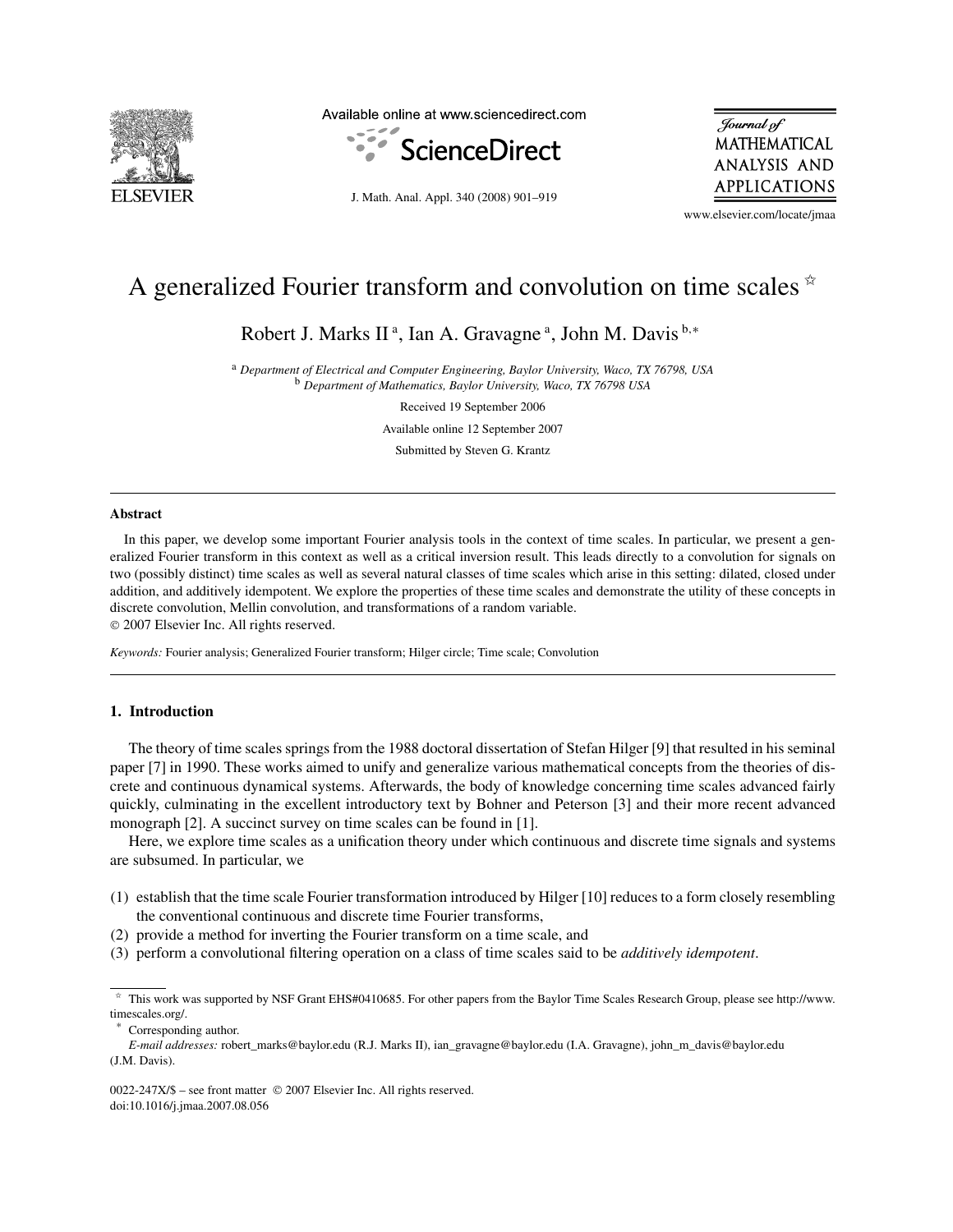The bulk of engineering systems theory to date rests on two time scales,  $\mathbb R$  and  $\mathbb Z$  corresponding, respectively, to continuous and discrete signals and systems. Frequency analysis in  $\mathbb R$  is handled by the continuous time Fourier transform and, for Z, the discrete time Fourier transform. These are both special cases of the Fourier transform on a time scale presented here. In the case of convolution, a signal in  $\mathbb R$  convolved with an impulse response in  $\mathbb R$  produces a response in  $\mathbb R$ . The same is true for  $\mathbb Z$ . We will show there exist numerous other time scales with interesting properties for which this is also true. Examples are given for transformations on a random variable and Mellin convolution.

#### **2. Background**

In this section, we quickly review the salient points of the theory needed to make this paper reasonably selfcontained, but our treatment is by no means exhaustive.

#### *2.1. Relevant time scales*

We will use some standard and nonstandard examples of time scales throughout this paper. We organize them here for convenient reference. See Fig. 1 and Table 1. (We use the same ordering below.)

- (a)  $\mathbb R$  consists of the entire real line.
- (b)  $h\mathbb{Z} := \{\ldots, -2h, -h, 0, h, 2h, \ldots\}$  for  $h > 0$ .
- (c)  $h\mathbb{Z}_n$  contains the origin and points separated by an interval h beginning at nh. The time scale shown here is  $\mathbb{Z}_3$ .
- (d)  $\mathbb{L}_k$ , for a specified k, consists of all points  $\{t_n: t_n = \log(k(n-1) + 1), n \in \mathbb{N}\}\$ . For example,  $\mathbb{L}_1 =$  $\{log(1), log(2), log(3), ...\}$  is shown in Fig. 1. The log base is arbitrary but fixed.
- (e)  $\mathbb{P}_{ab}$  consists of a union of closed intervals of length a each separated by a distance of b.
- (f)  $\mathbb{Q}_{ab} = \bigcup_{n \in \mathbb{N}} \{na \le t \le nb\} \cup \{0\}$ . There will be a time  $\eta$  where all  $t \ge \eta$  are in  $\mathbb{Q}_{ab}$ , i.e.  $\mathbb{Q}_{ab}$  becomes a continuous interval for  $t \ge \eta$ . This occurs when the intervals begin to overlap. The *n*th and the  $(n + 1)$ st intervals overlap when  $nb \geqslant (n + 1)a$  or  $n > \frac{a}{b-a}$ . Then



Fig. 1. Relevant time scales.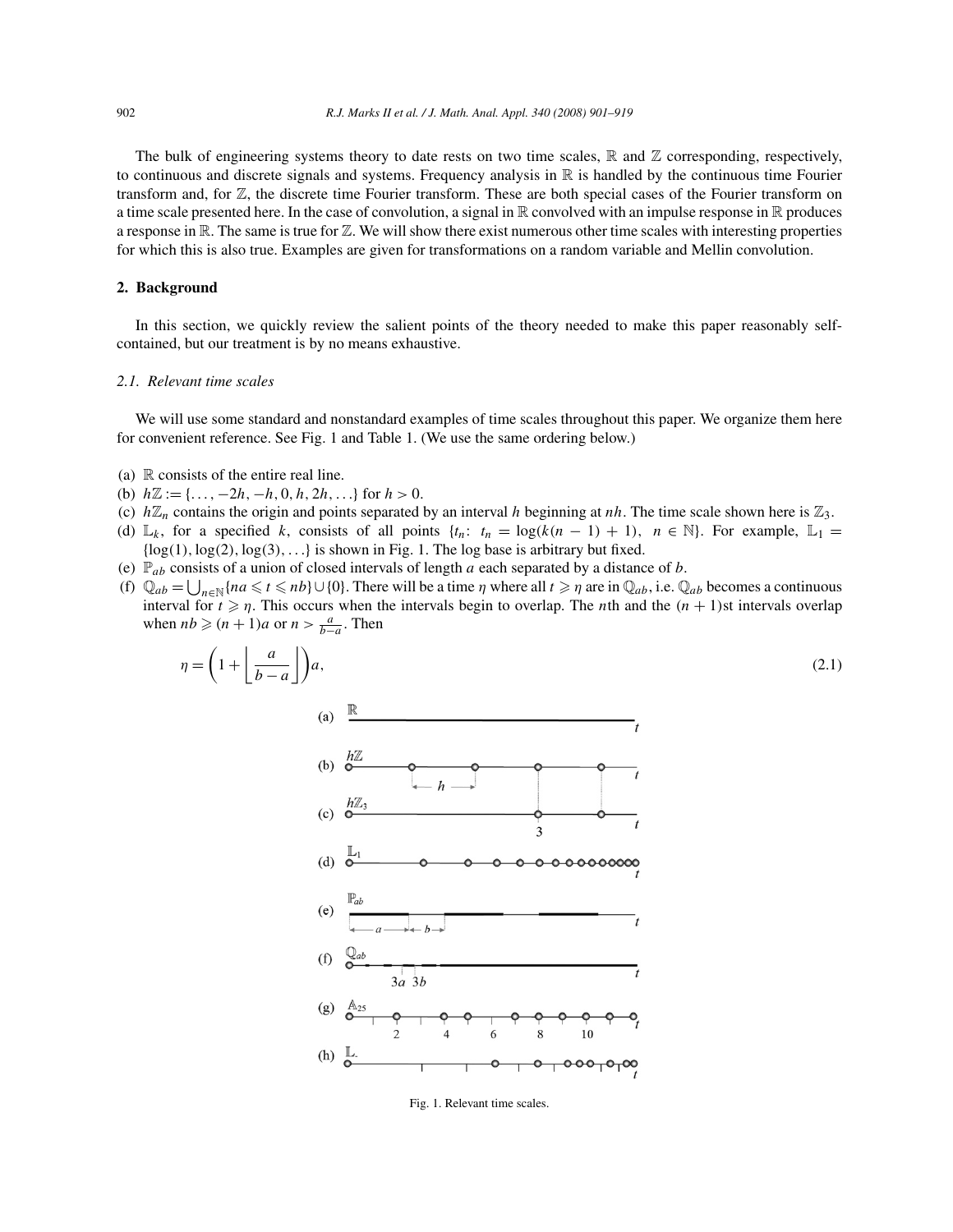| Table 1                                                    |                                          |
|------------------------------------------------------------|------------------------------------------|
| Canonical time scales                                      |                                          |
| $\mathbb{N} = \{1, 2, 3, \ldots\}$                         | natural numbers                          |
| $\mathbb{R} = (-\infty, \infty)$                           | real numbers                             |
| $\mathbb{R}^+ = [0, \infty)$                               | nonnegative real numbers                 |
| $\mathbb T$                                                | generic time scale                       |
| $h\mathbb{T} = \{ht: t \in \mathbb{T}\}\$                  | uniform discrete time scale              |
| $\mathbb{Z} = \{\ldots, -3, -2, -1, 0, 1, 2, 3, \ldots\}$  | the integers                             |
| $\mathbb{Z}^+ = \{1, 2, 3, \ldots\}$                       | the positive integers                    |
| $\mathbb{L}_k = \{ \log(k(n-1) + 1) : n \in \mathbb{N} \}$ | log time scale                           |
| $\mathbb{D} = \{t_n\}$                                     | (nonuniform) discrete time scale         |
| X                                                          | time scale on which $x(\tau)$ is defined |
| H                                                          | time scale on which $h(\xi)$ is defined  |
| Y                                                          | time scale on which $y(t)$ is defined    |

where  $|\psi|$  denotes the greatest integer not exceeding  $\psi$ . For example,

 $\mathbb{Q}_{10,13} = \{0\} \cup \{t: 10 \leq t \leq 13 \text{ or } 20 \leq t \leq 26 \text{ or } 30 \leq t \leq 39 \text{ or } t \geq 40\}.$ 

Thus, as required by (2.1),  $\eta = (1 + \lfloor \frac{10}{13 - 10} \rfloor) \times 10 = 40$ .

(g)  $A_{\xi\eta} := \{0\} \cup \{n\xi + m\eta: n, m \in \mathbb{N}\}\$ . Shown in Fig. 1 is

$$
\mathbb{A}_{2,5} = \{0, 2, 4, 5, 7, 8, 9, 10, 11, \ldots\}.
$$

(h)  $\mathbb{L}_{-} := \mathbb{L}_{1} \setminus \{ \log p : p \text{ prime} \}.$ 

**Definition 2.1.** A *causal time scale* is a time scale that contains no values of t less than zero.

For example,  $\mathbb{R}^+$  and  $\mathbb{Z}^+$  are the causal time scales  $\mathbb R$  and  $\mathbb Z$  for  $t \geq 0$ . The time scales  $\mathbb R$  and  $\mathbb{R}^+$  are the time scales used for continuous time signals and systems, while  $\mathbb Z$  and  $\mathbb Z^+$  are the time scales of discrete time signals and systems. The time scales  $\mathbb N$  and  $\mathbb L_k$  are also causal.

## *2.2. The Hilger complex plane*

**Definition 2.2.** For  $h > 0$ , define the *Hilger complex numbers*, the *Hilger real axis*, the *Hilger alternating axis*, and the *Hilger imaginary circle* by

$$
\mathbb{C}_h := \left\{ z \in \mathbb{C} : z \neq -\frac{1}{h} \right\}, \qquad \mathbb{R}_h := \left\{ z \in \mathbb{R} : z > -\frac{1}{h} \right\},\
$$
  

$$
\mathbb{A}_h := \left\{ z \in \mathbb{R} : z < -\frac{1}{h} \right\}, \qquad \mathbb{I}_h := \left\{ z \in \mathbb{C} : \left| z + \frac{1}{h} \right| = \frac{1}{h} \right\},\
$$

respectively. For  $h = 0$ , let  $\mathbb{C}_0 := \mathbb{C}$ ,  $\mathbb{R}_0 := \mathbb{R}$ ,  $\mathbb{A}_0 := \emptyset$ , and  $\mathbb{I}_0 := i\mathbb{R}$ . See Fig. 2.

The Hilger complex plane, pictured on the left in Fig. 2, is akin to the s plane of the one-sided Laplace transforms and the z plane of the one-sided z transform. Stability is associated with the shaded interior of the Hilger circle [2]. The circle, centered at  $-1/\mu(t)$ , opens to the entire left plane as  $\mu \to 0^+$ , i.e. when the time scale becomes continuous. We are, in essence, in the s domain. When  $\mu = 1$ , the Hilger circle is the shifted unit circle in the z plane.<sup>1</sup>

**Definition 2.3.** For  $h > 0$ , define the strip  $\mathbb{Z}_h := \{z \in \mathbb{C} : -\frac{\pi}{h} < \text{Im}(z) \leq \frac{\pi}{h}\}$ , and for  $h = 0$ , set  $\mathbb{Z}_0 := \mathbb{C}$ . Then we can define the *cylinder transformation*  $\xi_h : \mathbb{C}_h \to \mathbb{Z}_h$  by

$$
\xi_h(z) = \frac{1}{h} \text{Log}(1 + zh), \quad h > 0,
$$
\n(2.2)

<sup>&</sup>lt;sup>1</sup> The unit circle in the z plane is typically centered around the origin. The circle's shift comes from our consideration of equations of the form  $x^{\Delta}(t) = px(t)$  rather than of the form of the equivalent difference type equation of the form  $x(t + \mu(t)) = (\mu(t)p + 1)x(t)$ .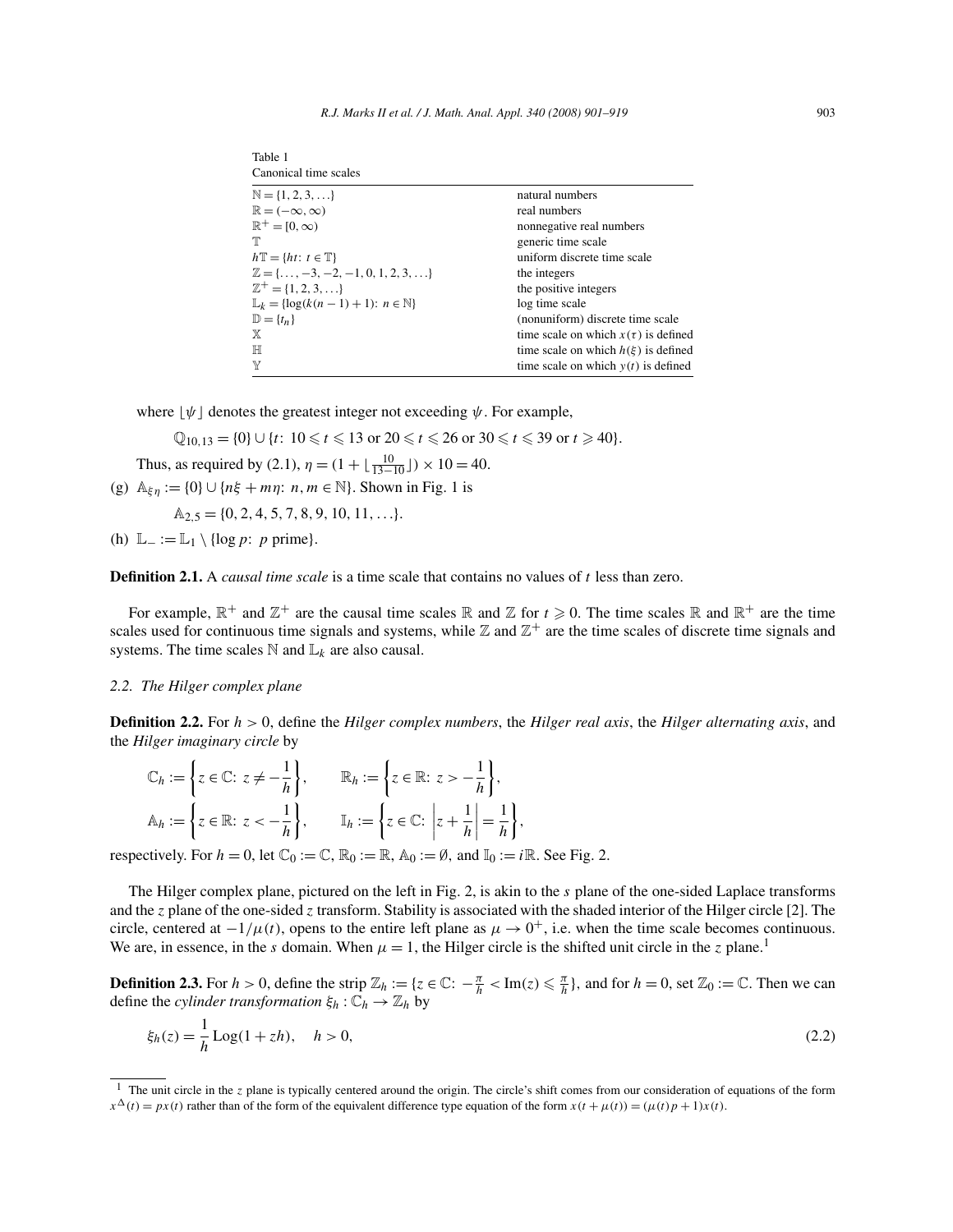

Fig. 2. (Left) The Hilger complex plane. (Right) The cylinder (2.2) and inverse cylinder (2.3) transformations map the familiar stability region in the continuous case to the interior of the Hilger circle in the general time scale case.

where Log is the principal logarithm function. When  $h = 0$ , we define  $\xi_0(z) = z$ , for all  $z \in \mathbb{C}$ . The cylinder transformation maps the interior of the Hilger circle to the left half plane.

The *inverse cylinder transformation*  $\xi_h^{-1} : \mathbb{Z}_h \to \mathbb{C}_h$  is given by

$$
\xi_h^{-1}(z) = \frac{e^{zh} - 1}{h}.\tag{2.3}
$$

**Definition 2.4.** The Hilger pure imaginary number [2], around the periphery of the Hilger circle, is<sup>2</sup>

$$
\iota^o 2\pi u = \xi_h^{-1}(j2\pi u) = \frac{e^{j2\pi u} - 1}{h},
$$

where  $j = \sqrt{-1}$ . See Fig. 2.

**Definition 2.5.** The function  $p : \mathbb{T} \to \mathbb{R}$  is *regressive* if  $1 + \mu(t)p(t) \neq 0$  for all  $t \in \mathbb{T}^k$ , and we denote

$$
\mathcal{R} = \{ p : \mathbb{T} \to \mathbb{R} : \ p \in C_{\rm rd}(\mathbb{T}) \text{ and } 1 + \mu(t) p(t) \neq 0 \ \forall t \in \mathbb{T}^{\kappa} \}.
$$

**Definition 2.6.** If  $p \in \mathcal{R}$ , then we define the *generalized time scale exponential function* by

$$
e_p(t,s) = \exp\left(\int_s^t \xi_{\mu(\tau)}(p(\tau)) \Delta \tau\right), \quad \text{for all } s, t \in \mathbb{T}.
$$

If  $p \in \mathcal{R}$ ,  $y(t) = e_p(t, t_0)$  is the unique solution to the first order equation  $y^{\Delta}(t) = p(t)y(t)$ ,  $t \in \mathbb{T}$ . Finally, note that  $e_{\ominus z}(t, s) = 1/e_z(t, s)$  where  $\ominus$  is the operation from [2].

### **3. The Fourier transform on a time scale**

Hilger [10] defines the Fourier transform on a time scale  $T$  as

$$
X(u) := \int\limits_{t \in \mathbb{T}} x(t) e_{\bigoplus_{i=1}^{n} u_i}(t,0) \Delta t.
$$

Evaluation of the kernel reduces this to a more familiar form:

$$
e_{\ominus^{0}2\pi u}(t,0)=1/e_{\xi^{-1}(j2\pi u)}(t,0)=\exp\left(-\int_{0}^{t}\xi(\xi^{-1}(j2\pi u))\Delta t\right)=e^{-j2\pi ut}.
$$

<sup>&</sup>lt;sup>2</sup> We use  $2\pi u$  in lieu of  $\omega$  to maintain Fourier transform symmetry. See [11].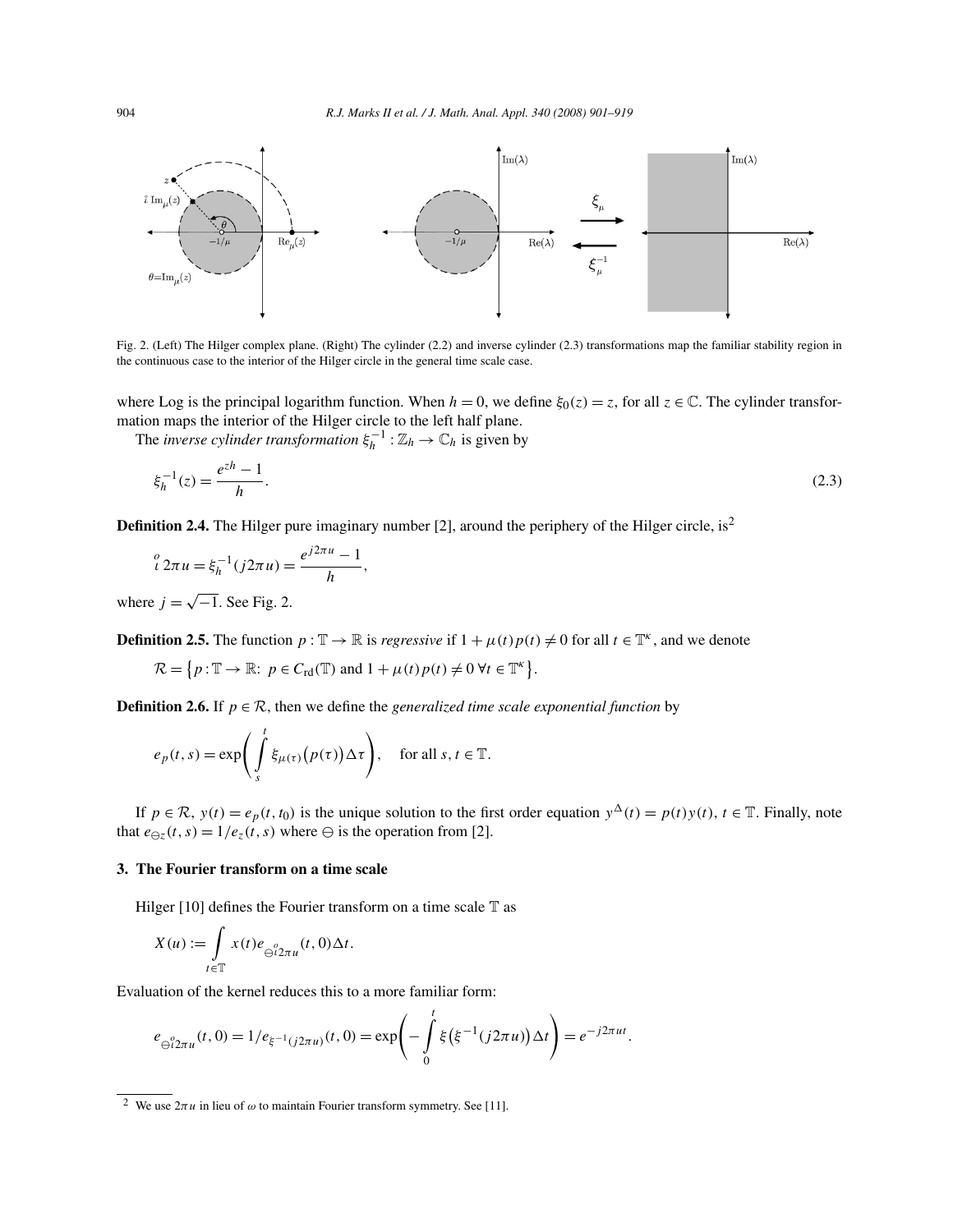Thus, the Fourier transform on a time scale  $\mathbb T$  can be written [8]

$$
X(u) = \mathscr{F}{x\}(u) := \int_{t \in \mathbb{T}} x(t)e^{-j2\pi ut} \Delta t.
$$
\n(3.1)

There is an important distinction between the approach we choose to take here with the generalized Fourier transform versus the ones in [2,4]. Unlike those papers, our goal is *not* the distillation of all transform tables on all times scales to a single one. Instead, we want a transform that will result in an algebraically useful convolution and one that arises naturally from the dilation of two time scales. However, there is a still a unification theme present in (3.1): one *does* obtain the canonical discrete and continuous Fourier transforms simply by choosing  $\mathbb{T} = \mathbb{Z}$  and  $\mathbb{T} = \mathbb{R}$ (respectively) in our definition.

We present some examples to illustrate this concept. Throughout, we have use the notation  $y^{\mu}(t) := y(t)\mu(t)$ , for  $\mu(t) > 0.$ 

**Example 3.1.** Although the support of a signal may prove useful in assessing a time scale, it is inappropriate to equate the support of a signal to a corresponding time scale. The Fourier transform of a signal, for example, is a function of the time scale. On R, consider the function

$$
x(t) = \begin{cases} 0, & t < 0, \\ 1, & t = 0, \\ 0, & 0 < t < 3, \\ e^{t-3}U(t-3), & t \ge 3. \end{cases}
$$

Modeling this signal on the time scale  $\mathbb{T} = \{0\} \cup [3,\infty)$  produces a Fourier transform in (3.1) of  $X(u) =$  $3 + e^{-j6\pi u} (1 + j2\pi u)^{-1}$ . For the time scale  $\mathbb{T} = \{0, 1\} \cup [3, \infty)$ , the Fourier transform is

$$
X(u) = 1 + e^{-j6\pi u} (1 + j2\pi u)^{-1}.
$$

**Example 3.2.** The choice of the time scale changes the interpretation of  $x^{\mu}(t)$  and will generally alter its Fourier transform significantly. To illustrate, let  $x^{\mu}(t) = e^{-\alpha t}$  with  $\text{Re}\,\alpha > 1$ . On the time scale  $\mathbb{Z}^{+}$ , the Fourier transform is  $X(u) = (1 - e^{\alpha + j2\pi u})^{-1}$ . For the time scale  $\mathbb{L}_1 = \{t_n : t_n = \log(n), n \in \mathbb{N}\}$ , we see  $X(u) = \sum_{n=1}^{\infty} e^{-t_n} e^{-j2\pi ut_n} =$  $\zeta(\alpha + j2\pi u)$ , where

$$
\zeta(z) = \sum_{n=1}^{\infty} \frac{1}{n^z}, \quad \text{Re}\, z > 1,
$$

is the Riemann zeta function.

**Example 3.3.** In  $\mathbb R$  and  $\mathbb Z$ , the Fourier transform of a sinusoid is a Dirac delta functional centered at the frequency of the sinusoid. If the sinusoid if of finite duration, the transform is a sharp peak centered at the sinusoid frequency. Consider  $\mathbb{L}_1$  using base log<sub>10</sub>. Figure 3 shows the Fourier transform of the signal corresponding to  $x^{\mu}(t) = \cos(2\pi ft) \Pi_{20,000}(t)$ for  $f = 4$ , where

$$
\Pi_K(t) := \begin{cases} 1, & 1 \leq t_n \leq t_K, \\ 0, & \text{otherwise.} \end{cases}
$$

Since  $x^{\mu}(t)$  is a sinusoid with frequency  $f = 4$ , we expect the transform to peak at  $u = f = 4$  as shown. An analogous example for  $x(t) = \cos(2\pi ft) \Pi_{20,000}(t)$  is shown in Fig. 4. In both figures, the real and imaginary portions of  $X(u)$ are shown in the bottom right and bottom left.

**Example 3.4.** Figure 5 shows the magnitudes of the time scale Fourier transform for  $x(t) = \cos(2\pi ft)\Pi_K(t)$  for  $f = 10$  on  $\mathbb{L}_1$  for  $K = \{100, 1000, 10000, 100000\}$ . All plots are on the same scale. A similar figure for  $x^{\mu}(t)$  $\cos(2\pi f t) \prod_K(t)$  for  $f = 10$  is shown in Fig. 6, but with a varying plot range.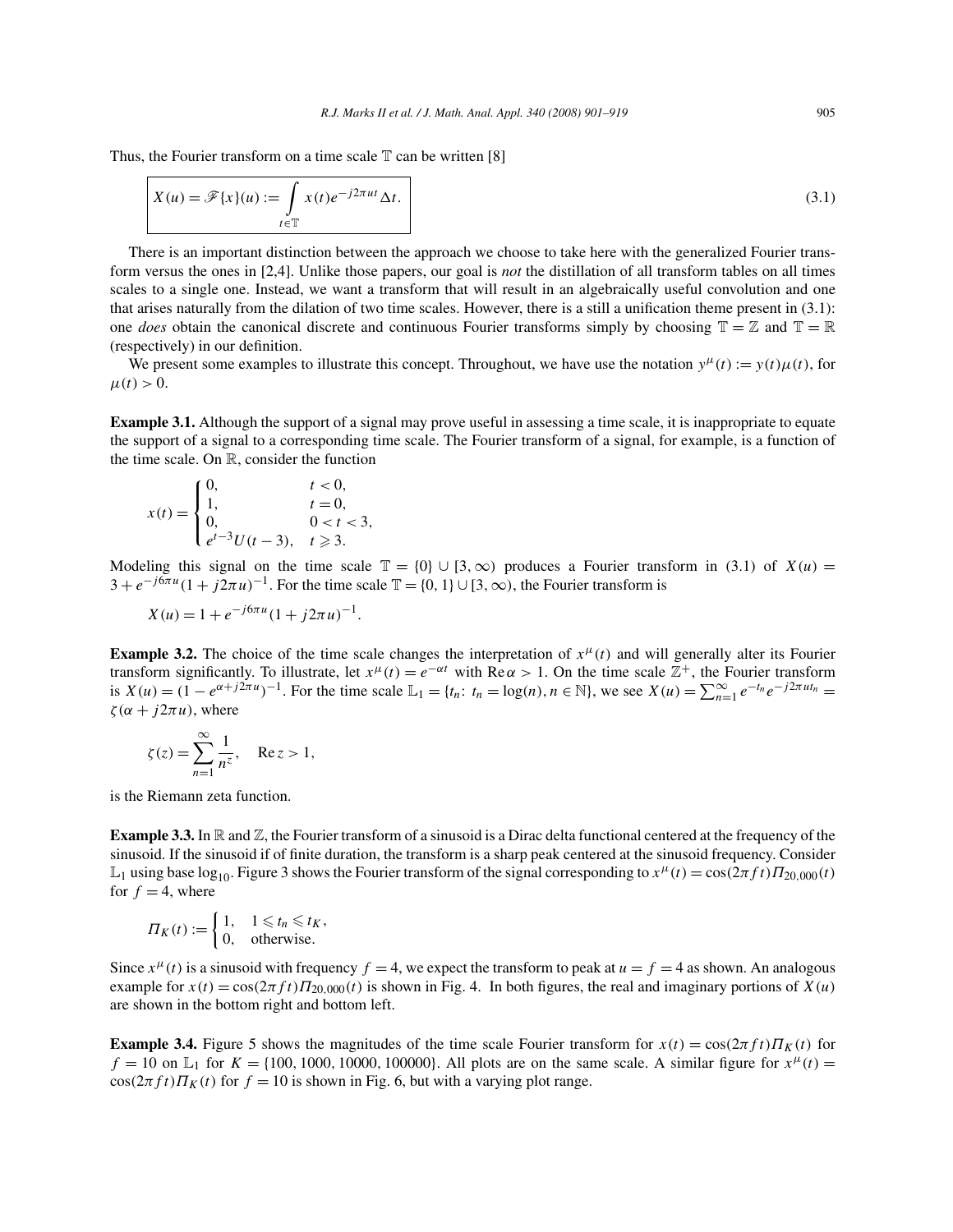

Fig. 3. (Top left)  $x^{\mu}(t) = \cos(\frac{8\pi t}{\Pi_{20,000}(t)})$  on the time scale L<sub>1</sub>. The dots denote the values of the function on the time scale and are linearly connected for clarity of presentation. (Top right) The magnitude of the time scale Fourier transform. (Bottom) The real and imaginary parts of the time scale Fourier transform.



Fig. 4. These plots are the same as in Fig. 3, except the transform is of  $x(t) = \cos(8\pi t) \Pi_{20,000}(t)$  rather than  $x^{\mu}$ . The magnitude of the time scale Fourier transform, shown in the top right plot, peaks at the frequency  $u = 4$ .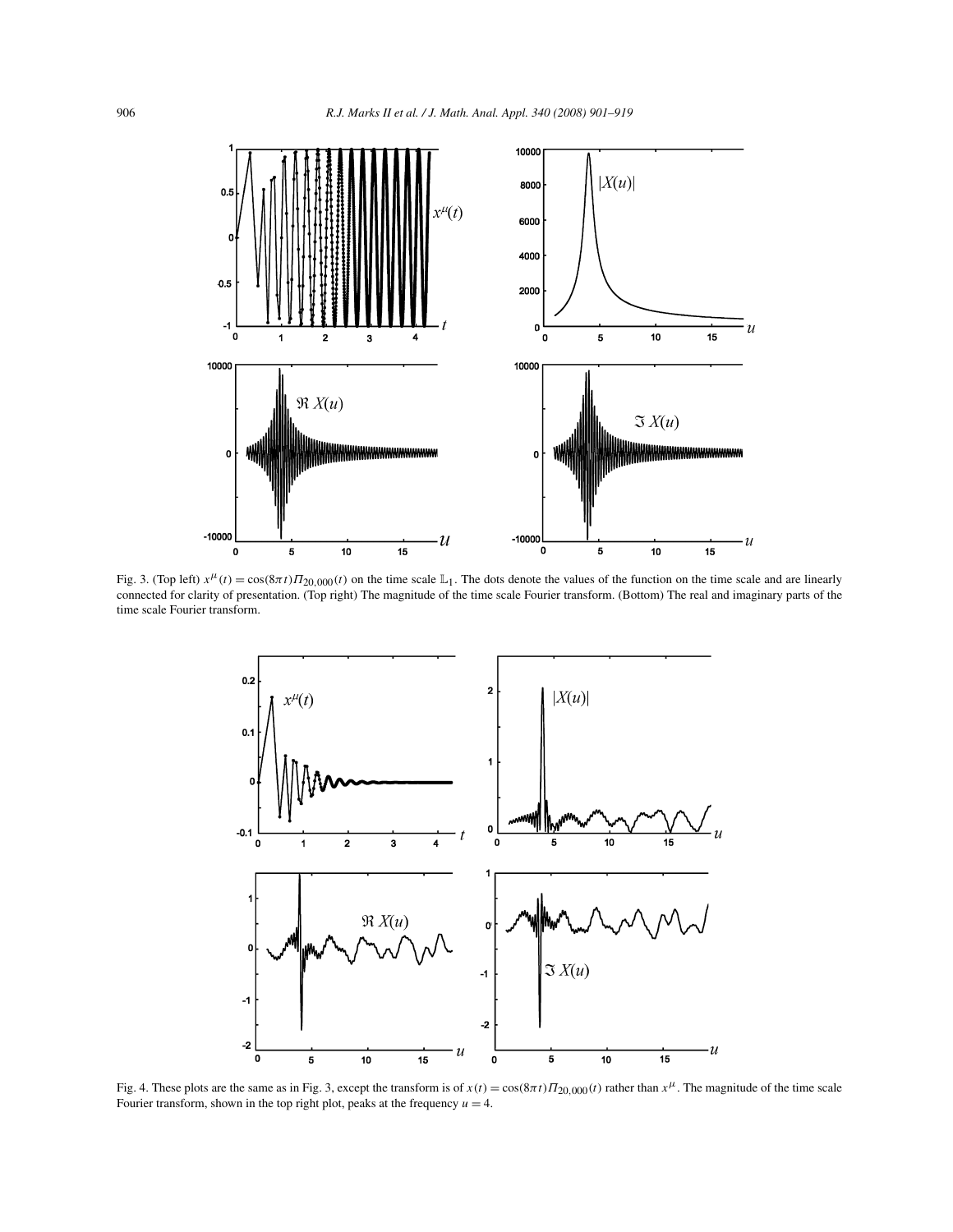

Fig. 5. The magnitudes of the time scale Fourier transform of a sinusoid  $x(t) = \cos(2\pi ft)\Pi_K(t)$  with frequency  $f = 10$  on  $\mathbb{L}_1$  for various durations K. The longer the duration, the sharper the peak centered around  $u = 10$ . Fourier transforms on R and Z exhibit similar behavior.



Fig. 6. Analogous to Fig. 5, except with  $x^{\mu}(t) = \cos(2\pi ft) \prod_{K}(t)$ . As in Fig. 5, the longer the duration, the sharper the peak centered around  $u = 10$ .

Hilger [10] studied the time scale Fourier transform for  $\mathbb{T} = \mathbb{R}$  and  $\mathbb{T} = h\mathbb{Z}$ . The purpose was to provide a seamless time scale theory for  $\mathbb R$  and  $h\mathbb Z$  only. For  $\mathbb T = h\mathbb Z$ , inversion is obtained by integrating around the Hilger circle,

$$
x(t) = \int_{-B}^{B} X(u)e^{j2\pi ut} du, \quad t \in h\mathbb{Z},
$$

where  $2B = \frac{1}{h}$ . We note, however, that for  $h\mathbb{Z}$ ,  $X(u)$  is periodic and for this inversion the integration is over a single period.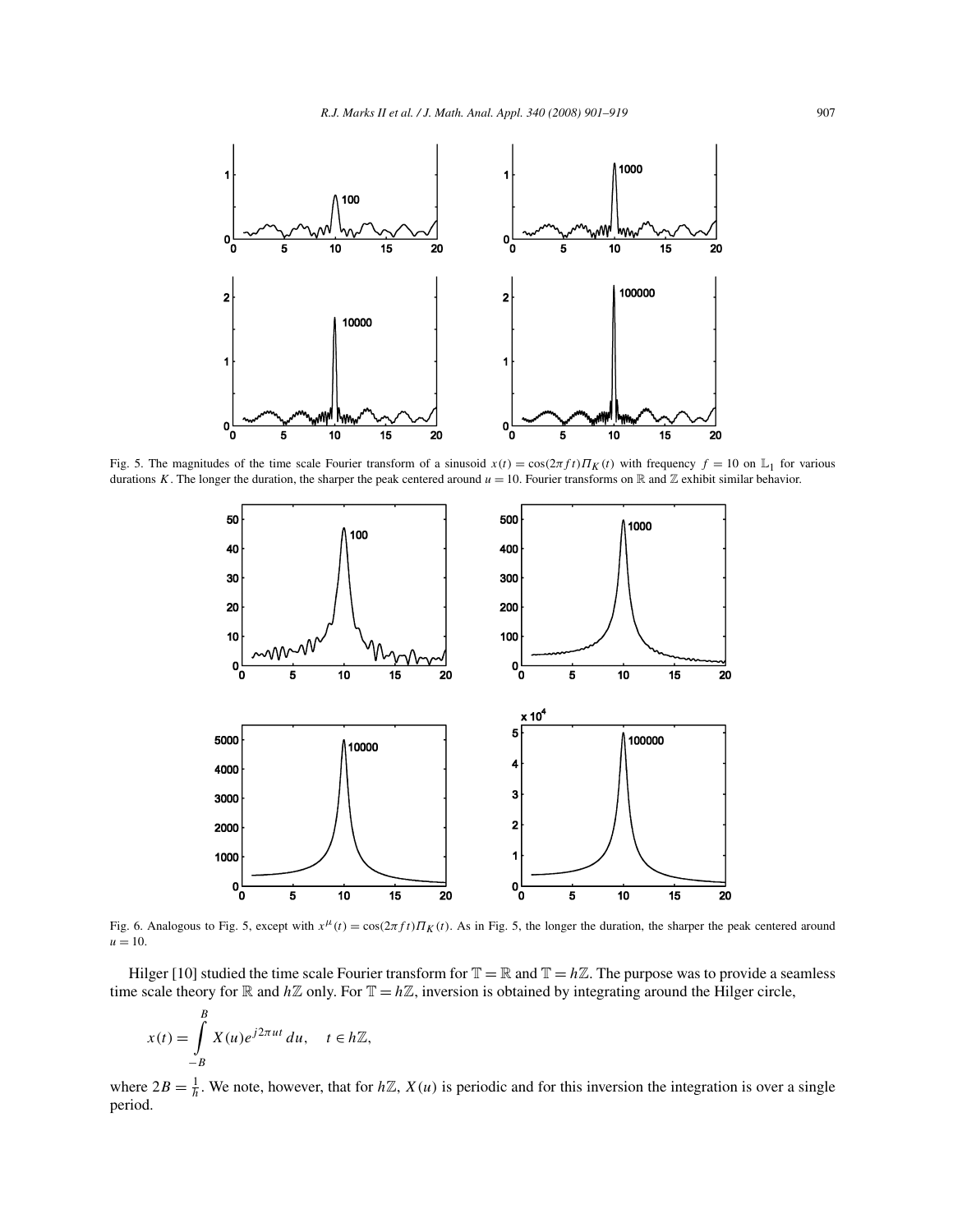Consider the more general case when the time scale is a set of discrete points in time but not necessarily equidistant, i.e.  $\mathbb{T} = \mathbb{D} = \{t_n\}$ . The time scale Fourier transform in (3.1) is no longer periodic if the  $t_n$ 's are not uniformly spaced. The Hilger circle, with radius  $2B(t) = 1/\mu(t)$ , now changes from point to point. Instead of integrating around the Hilger circle once, we will show that inverse Fourier transformation on an arbitrary time scale can be achieved by *averaging* repeated integrations.

**Theorem 3.1** *(Inversion of the time scale Fourier transform). Let* T *be a time scale and* X(u) *be the Fourier transform of a signal on* T*. Then* x(t) *is given by*

$$
x(t) = \mathcal{F}^{-1}{X}(t) := \lim_{N \to \infty} \frac{1}{2N + 1} \sum_{n = -N}^{N} \int_{(2n-1)B(t)}^{(2n+1)B(t)} X(u)e^{j2\pi ut} du, \quad t \in \mathbb{T}.
$$
 (3.2)

**Proof.** First, suppose t is right-dense. Then  $B(t) = \infty$  and (3.2) becomes the conventional continuous inverse Fourier transform:

$$
\lim_{N \to \infty} \frac{1}{2N+1} \sum_{n=-N}^{N} \int_{(2n-1)B(t)}^{(2n+1)B(t)} X(u)e^{j2\pi ut} du = \lim_{N \to \infty} \frac{1}{2N+1} \sum_{n=-N}^{N} \int_{-\infty}^{\infty} X(u)e^{j2\pi ut} du
$$

$$
= \lim_{N \to \infty} \frac{1}{2N+1} \sum_{n=-N}^{N} x(t)
$$

$$
= x(t).
$$

On the other hand, if  $t$  is right-scattered, then  $(3.2)$  becomes

$$
\lim_{N \to \infty} \frac{1}{2N + 1} \sum_{n = -N}^{N} \int_{(2n-1)B(t)}^{(2n+1)B(t)} X(u)e^{j2\pi ut} du = \lim_{N \to \infty} \frac{1}{2N + 1} \int_{-(2N+1)B(t)}^{(2N+1)B(t)} X(u)e^{j2\pi ut} du
$$
\n
$$
= \lim_{N \to \infty} \frac{1}{2N + 1} \int_{-(2N+1)B(t)}^{(2N+1)B(t)} \left[ \int_{\tau \in \mathbb{T}} x(\tau)e^{-j2\pi ut} \Delta \tau \right] e^{j2\pi ut} du
$$
\n
$$
= \int_{\tau \in \mathbb{T}} x(\tau) \left[ \lim_{N \to \infty} \frac{1}{2N + 1} \int_{-(2N+1)B(t)}^{(2N+1)B(t)} e^{j2\pi u(\tau - \tau)} du \right] \Delta \tau
$$
\n
$$
= \int_{\tau \in \mathbb{T}} x(\tau) \left[ \lim_{N \to \infty} 2B(t) \operatorname{sinc}(2B(t)(2N + 1)(t - \tau)) \right] \Delta \tau
$$
\n
$$
= 2B(t) \int_{\tau \in \mathbb{T}} x(\tau) \delta[t - \tau] \Delta \tau
$$
\n
$$
= x(t),
$$

where

$$
\delta[w] := \begin{cases} 1, & w = 0, \\ 0, & w \neq 0, \end{cases} \quad \text{sinc}(t) := \frac{\sin(\pi t)}{(\pi t)},
$$

and we have used the property  $\lim_{W\to\infty} \text{sinc}(Wt) = \delta[t]$ .  $\Box$ 

Theorem 3.1 requires *a priori* knowledge of the time scale. However, for discrete time scales, it is possible to invert Fourier transforms of signals on discrete time scales *without* such knowledge of the time scale. Except for points in D where  $x(t) = 0$ , the time scale  $D$  can be determined from  $X(u)$ .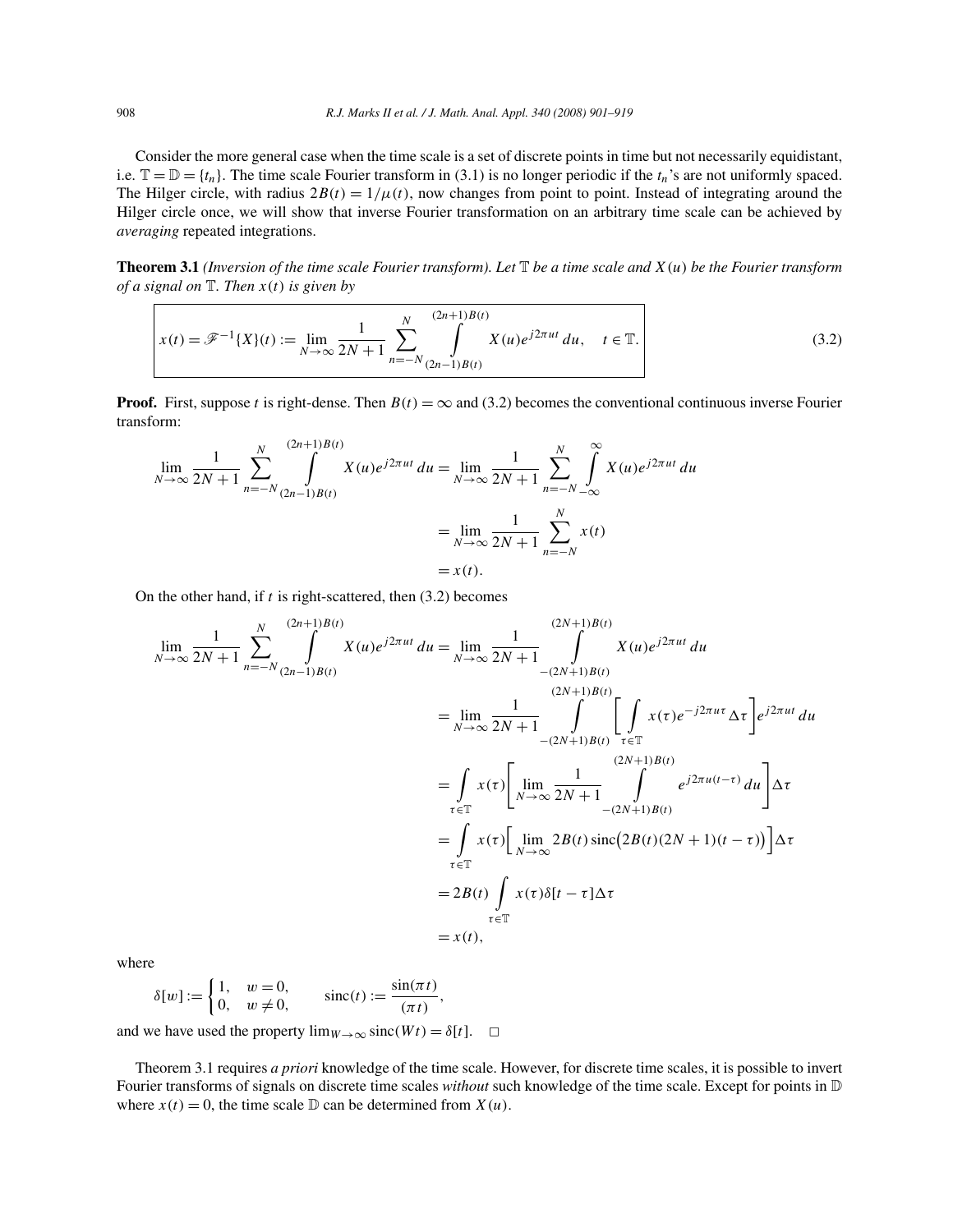**Theorem 3.2.** *Let* D *be a discrete time scale and* X(u) *be the time scale Fourier transform of a signal on* D*. Then*

$$
x^{\mu}(t) = \lim_{W \to \infty} \frac{1}{2W} \int_{-W}^{W} X(u)e^{j2\pi ut} du.
$$

**Proof.** Substitute  $W = B(t)(2N + 1)$  in the previous proof and let  $W \to \infty$ .  $\Box$ 

# **4. Convolution on time scales**

The segue from a time scale Fourier transform to convolution on time scales is a natural one. Convolution of a signal in  $\mathbb Z$  with a signal in  $\mathbb Z$  results in a signal in  $\mathbb Z$  and convolution of a signal in  $\mathbb R$  with a signal in  $\mathbb R$  results in a signal in R. For what other time scales does this property hold? In this section, we present such a class and outline various results.

**Definition 4.1.** The *dilation*<sup>3</sup> [6] of two time scales  $X$  and  $H$ , denoted  $X \oplus H$ , is defined by

 $\mathbb{X} \oplus \mathbb{H} := \{x + h: x \in \mathbb{X}, h \in \mathbb{H}\}.$ 

**Example 4.1.** Consider the following.

(1) If  $\mathbb{X} = \{0, 1\}$  and  $\mathbb{H} = \{4, 5, 10\}$ , then  $\mathbb{X} \oplus \mathbb{H} = \{4, 5, 6, 10, 11\}$ . (2) If  $\mathbb{X} = \{0, 2\}$  and  $\mathbb{H} = \{t: 0 \leq t \leq 1\}$ , then  $\mathbb{X} \oplus \mathbb{H} = \{t: 0 \leq t \leq 1 \text{ and } 2 \leq t \leq 3\}$ . (3) If  $X = 2\mathbb{Z}$  and  $\mathbb{H} = \mathbb{Z}$ , then  $X \oplus \mathbb{H} = \mathbb{Z}$ . (4) If  $\mathbb{X} = \mathbb{L}_-$  and  $\mathbb{H} = \mathbb{L}_1$ , then  $\mathbb{X} \oplus \mathbb{H} = \mathbb{L}_1$ .

Time scale dilation is commutative and associative. The time scale containing only the origin,  $\mathbb{I} = \{0\}$ , is the identity element for dilation since for any  $\mathbb{T}$ , we have  $\mathbb{T} \oplus \mathbb{I} = \mathbb{T}$ . The time scale R has the property that  $\mathbb{T} \oplus \mathbb{R} = \mathbb{R}$  for all  $\mathbb{T}$ . Note that the dilation  $\oplus$  is not to be mistaken for  $\oplus$  from [2]. The context should make this clear.

Next, we propose a time scale convolution that results in the dilation of the component time scales. Our definition differs from that in Bohner and Peterson [2], but this is not surprising. The choice of a defining convolution is always dictated by the underlying transform. Bohner and Peterson's convolution was developed in conjunction with the generalized Laplace transform which has a very different kernel than the generalized Fourier transform. Furthermore, we will see that several important properties follow from our definition.

Let  $C \subset \mathbb{T}$  denote all points in  $\mathbb{T}$  that are right-dense and  $D \subset \mathbb{T}$  be those that are not. Clearly  $\mathbb{T} = C \cup D$ . Then

$$
\int_{t\in\mathbb{T}} y(t)\Delta t = \int_{-\infty}^{\infty} y_{\mathbb{R}}(t) dt,
$$

where  $y_{\mathbb{R}}(t) = y_C(t) \cup y_D(t)$ ,

$$
y_D(t) = \sum_{\tau \in D} y^{\mu}(t) \delta(t - \tau),
$$

where  $\delta(t)$  denotes the Dirac delta, and

$$
y_C(t) = \begin{cases} y(t), & t \in C, \\ 0, & t \notin C. \end{cases}
$$

This enables us to define the following convolution product on the underlying dilated time scale.

<sup>3</sup> Also called *Minkowski addition* in the literature [5].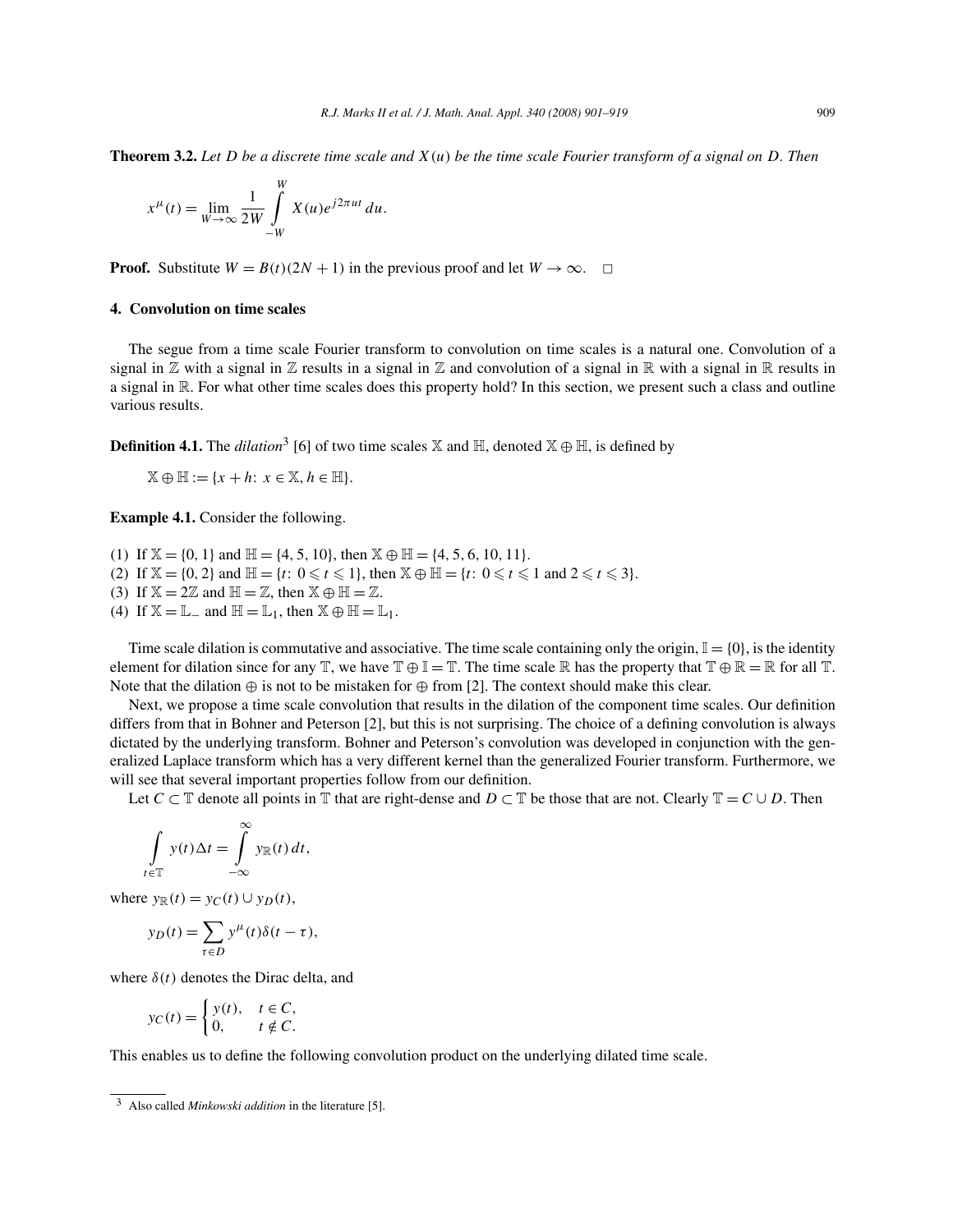**Definition 4.2.** Let  $x : \mathbb{X} \to \mathbb{R}$  and  $h : \mathbb{H} \to \mathbb{R}$ . The *convolution*  $x * h : \mathbb{Y} \to \mathbb{R}$  is given by

$$
(x * h)(t) := \int_{\tau \in \mathbb{R}} x_{\mathbb{R}}(\tau) h_{\mathbb{R}}(t - \tau) d\tau,
$$

where  $\mathbb{Y} = \mathbb{X} \oplus \mathbb{H}$ .

**Theorem 4.1** *(Convolution Theorem). Let*  $x(t): \mathbb{X} \to \mathbb{R}$  *have Fourier transform*  $X(u)$  *and*  $h(t): \mathbb{H} \to \mathbb{R}$  *have Fourier transform*  $H(u)$ *, where* X *and*  $\mathbb H$  *are time scales. Let*  $Y(u) := X(u)H(u)$  *be the Fourier transform of*  $y(t)$ *. Then* 

$$
\mathcal{F}{y} = \mathcal{F}{x * h} = X(u)H(u) = Y(u) = \int_{t \in \mathbb{Y}} y(t)e^{-j2\pi ut} \Delta t,
$$
\n(4.1)

*where*  $y(t)$  *is defined on the dilated time scale*  $\mathbb{Y} = \mathbb{X} \oplus \mathbb{H}$ *.* 

**Proof.** Consider

$$
Y(u) = X(u)H(u) = \int_{\tau \in \mathbb{X}} x(\tau)e^{-j2\pi u\tau} \Delta \tau \int_{\xi \in \mathbb{H}} h(\xi)e^{-j2\pi u\xi} \Delta \xi
$$
  
\n
$$
= \int_{\tau \in \mathbb{R}} x_{\mathbb{R}}(\tau)e^{-j2\pi u\tau} d\tau \int_{\xi \in \mathbb{R}} h_{\mathbb{R}}(\xi)e^{-j2\pi u\xi} d\xi
$$
  
\n
$$
= \int_{\xi \in \mathbb{R}} \int_{\tau \in \mathbb{R}} x_{\mathbb{R}}(\tau)h_{\mathbb{R}}(\xi)e^{-j2\pi u(\tau + \xi)} d\tau d\xi
$$
  
\n
$$
= \int_{\tau \in \mathbb{R}} \left[ \int_{\tau \in \mathbb{R}} x_{\mathbb{R}}(\tau)h_{\mathbb{R}}(\tau - \tau) d\tau \right] e^{-j2\pi ut} dt
$$
  
\n
$$
= \int_{\tau \in \mathbb{R}} y_{\mathbb{R}}(t)e^{-j2\pi ut} d\tau dt
$$
  
\n
$$
= \int_{\tau \in \mathbb{Y}} y(t)e^{-j2\pi ut} \Delta t
$$
  
\n
$$
= \mathcal{F}{y},
$$

where

$$
y_{\mathbb{R}}(t) = \int_{\tau \in \mathbb{R}} x_{\mathbb{R}}(\tau) h_{\mathbb{R}}(t-\tau) d\tau,
$$

and  $t = \tau + \xi$ . For every  $\tau \in \mathbb{X}$  and  $\xi \in \mathbb{H}$ , there is a  $t = \tau + \xi \in \mathbb{Y} = \mathbb{X} \oplus \mathbb{H}$ .  $\Box$ 

Since  $y_{\mathbb{R}}(t) = 0$  for  $t \notin \mathbb{Y}$ , a corresponding signal  $y(t)$  on a time scale Y can be constructed to satisfy (4.1). The function  $y(t)$ , however, can contain Dirac deltas at right dense locations even if neither  $x(t)$  or  $h(t)$  contains Dirac deltas at right dense locations, e.g. there is a Dirac delta at the right dense location  $t = 10$  in Fig. 7.

**Corollary 4.1** *(Convolution on discrete time scales). Let*  $\mathbb{X}$ ,  $\mathbb{H}$  *be discrete time scales, and*  $x : \mathbb{X} \to \mathbb{R}$ ,  $h : \mathbb{H} \to \mathbb{R}$ . *Then the convolution product is given by*

$$
y^{\mu}(t_p) = \sum_{S} x^{\mu}(\tau_n) h^{\mu}(t_p - \tau_n), \qquad (4.2)
$$

*where*  $t_p \in \mathbb{Y} = \mathbb{X} \oplus \mathbb{H}$ *,*  $\tau_n \in \mathbb{X}$ *, and*  $S := \{\tau_n \in \mathbb{X} : (t_p - \tau_n) \in \mathbb{H}\}.$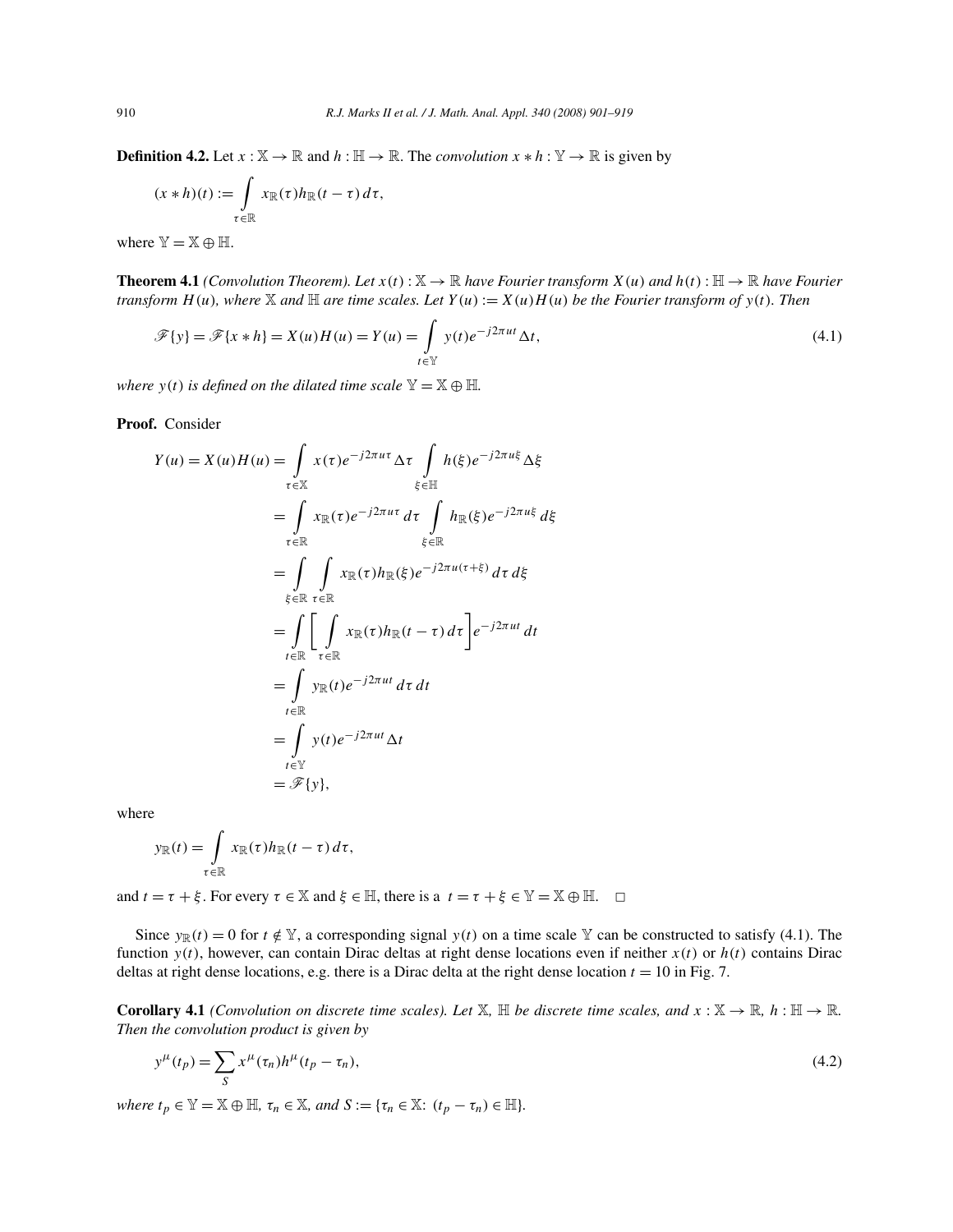

Fig. 7. Geometric interpretation of the dilation operation. The time scale  $\mathbb{X} = {\tau} = {0} \cup {4, 5} \cup {6}$  and the time scale  $\mathbb{H} = {\xi} = {0} \cup {2} \cup$ [5, 7]∪{10}. We take the Cartesian product of the time scales on the ( $\xi$ ,  $\tau$ ) plane as shown. This Cartesian product, when multiplied by  $e^{-j2\pi ut}$ and integrated, yields the Fourier transform,  $Y(u)$ . The family of lines corresponding to  $t = \tau + \xi$  are shown. The shadow of the Cartesian product along these 45<sup>°</sup> lines contains the set of all  $t = \tau + \xi$ . This is the time scale  $\mathbb{Y} = \mathbb{X} \oplus \mathbb{H} = \{t\} = \{0, 2\} \cup [4, 8] \cup [9, 16] \cup \{17\}.$ 

## **Proof.** Again, consider

$$
Y(u) = X(u)H(u) = \sum_{\tau_n \in \mathbb{X}} x^{\mu}(\tau_n)e^{-j2\pi u\tau_n} \sum_{\xi_m \in \mathbb{H}} h^{\mu}(\xi_m)e^{-j2\pi u\xi_m}
$$
  
= 
$$
\sum_{\xi_m \in \mathbb{H}} \sum_{\tau_n \in \mathbb{X}} x^{\mu}(\tau_n)h^{\mu}(\xi_m)e^{-j2\pi u(\xi_m + \tau_n)}.
$$

Now make the substitution  $t_p = \tau_n + \xi_m$ . Clearly,  $t_p \in \mathbb{X} \oplus \mathbb{H} = \mathbb{Y}$ . Then

$$
Y(u) = \sum_{t_p \in \mathbb{Y}} \left[ \sum_{S} x^{\mu}(\tau_n) h^{\mu}(t_p - \tau_n) \right] e^{-j2\pi ut}.
$$

Since

$$
Y(u) = \sum_{t_p \in \mathbb{Y}} y^{\mu}(t_p) e^{-j2\pi ut},
$$

 $(4.2)$  follows immediately.  $\Box$ 

### **5. Classes of time scales arising from convolution**

### *5.1. Dilated and closed under addition*

In developing the time scale convolution, the dilation of two time scales arises naturally. We now investigate further consequences of the ⊕ operation.

**Definition 5.1.** A time scale  $\mathbb{T}$  is *closed under addition*, if for every  $\xi \in \mathbb{T}$  and  $\tau \in \mathbb{T}$ , the time  $t = \xi + \tau \in \mathbb{T}$ , i.e.  $T \oplus T \subset T$ .

The time scales  $h\mathbb{Z}, h\mathbb{Z}^+, \mathbb{R}, \mathbb{R}_+, h\mathbb{Z}_n, \mathbb{L}_k, \mathbb{Q}_{ab}, \mathbb{N}$ , and  $\mathbb{A}_{\xi\eta}$  are closed under addition.

**Example 5.1.** Consider the following.

(1) If  $\mathbb{T} = \{-1, 0, 1\}$ , then  $\mathbb{T}_{\mathcal{C}} = \mathbb{Z}$ . (2) if  $\mathbb{T} = \{t: 0 \le t \le 1\}$ , then  $\mathbb{T}_C = \mathbb{R}^+$ . (3) if  $\mathbb{T} = {\frac{4}{5}, 1}$ , then  $\mathbb{T}_{\mathcal{C}} = {\frac{4}{5}, \frac{1}{5}, \frac{8}{5}, \frac{9}{5}, 2, \frac{12}{5}, \frac{13}{5}, \frac{14}{5}, 3, \frac{16}{5}, \frac{17}{5}, \frac{18}{5}, \frac{19}{5}, 4, \ldots}$ .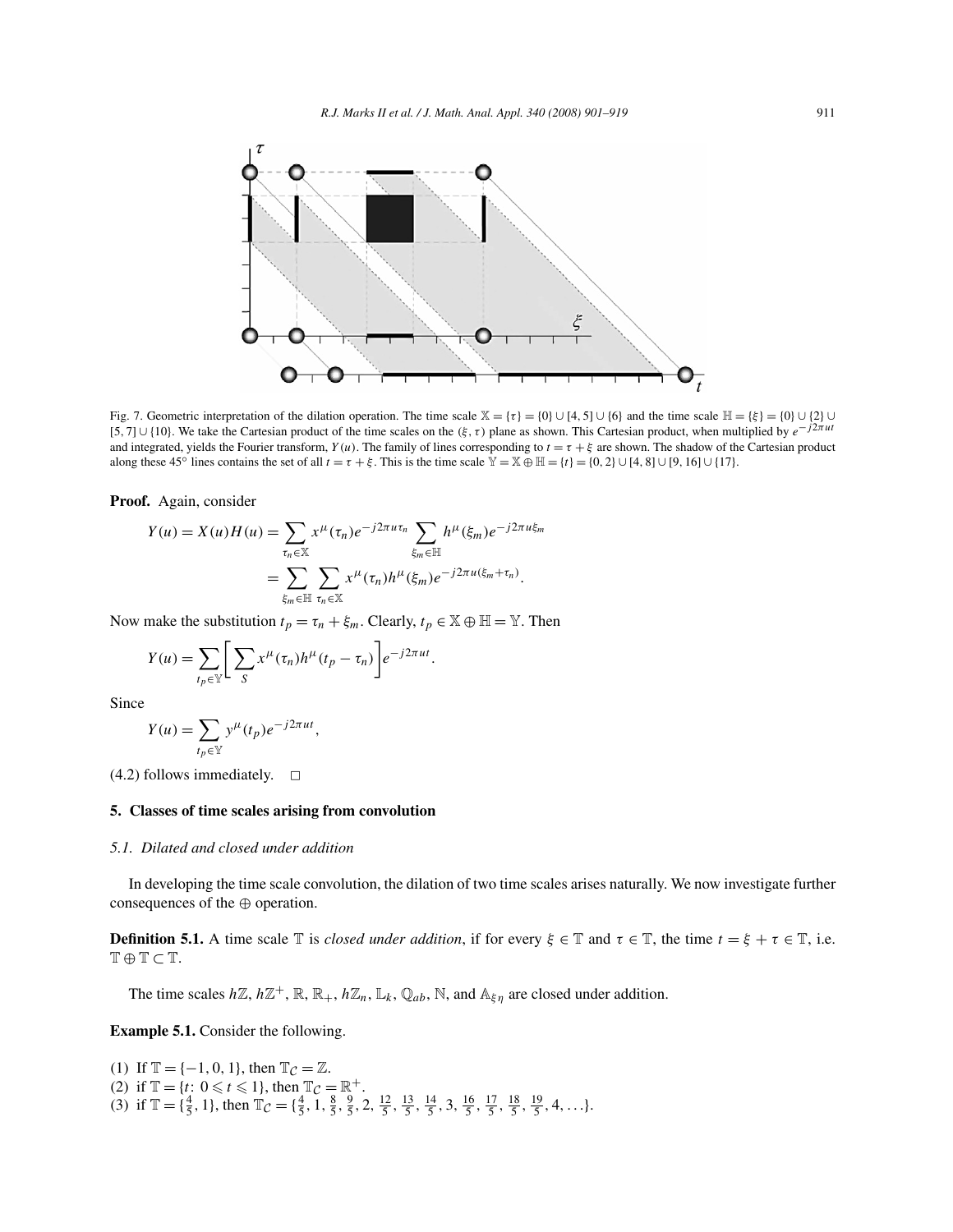A geometric interpretation of the dilation of two time scales is shown in Fig. 7. Here, X is on the  $\tau$  axis and H is on the  $\xi$  axis. The Cartesian product of these time scales shows all allowable combinations of  $(\xi, \tau)$ . All allowable points  $t = \xi + \tau$  are shown as the shadow of the Cartesian product at 45° as shown. If a point t lies in the shadow of the Cartesian product, then there exists a  $(\xi, \tau)$  such that  $t = \xi + \tau$ .

# *5.2. Additively idempotent time scales*

If we strengthen the containment criterion in the definition of a time scale closed under addition, we introduce a class of time scales with a rich structure.

**Definition 5.2.**  $\mathbb{T}$  is *additively idempotent* (with respect to  $\oplus$ ) if  $\mathbb{T} \oplus \mathbb{T} = \mathbb{T}$ .

We adopt the acronym AITS for *additively idempotent time scale*. Examples of AITS include  $\mathbb{Z}, \mathbb{Z}^+$ ,  $\mathbb{R}, \mathbb{R}^+$ ,  $\mathbb{Z}_n$ ,  $\mathbb{Q}_{ab}$ ,  $\mathbb{A}_{\xi n}$ ,  $\mathbb{L}_k$ , and  $\mathbb{L}_\mathbf{-}$ . N is closed under addition but is not AITS. We now outline various properties and criteria for T to be AITS.

#### **Theorem 5.1** *(Characterization of AITS).*

- (a) *A causal AITS must contain the origin.*
- (b) *If* T *is closed under addition and contains the origin, then* T *is AITS.*
- (c) *If* T *is AITS, then* hT *is AITS.*
- (d) *All AITS other than* I *are unbounded.*
- (e) *If*  $\mathbb{T}_1$  *and*  $\mathbb{T}_2$  *are both AITS, then*  $\mathbb{T}_3 = \mathbb{T}_1 \oplus \mathbb{T}_2$  *is AITS.*

**Proof.** (a) For  $\mathbb{T} \in \mathbb{R}^+$ : Let  $\tau_0 = \inf\{t_n \in \mathbb{T}\}\$ . If  $t_0 > 0$ , then  $t_0 \notin \mathbb{T} \oplus \mathbb{T}$ , a contradiction.

(b) Since  $\mathbb T$  is closed under addition,  $(\mathbb T \oplus \mathbb T) \subset \mathbb T$ . Since  $\mathbb I \subset \mathbb T$ , we know  $\mathbb I \oplus \mathbb T = \mathbb T \subset (\mathbb T \oplus \mathbb T)$ . Therefore  $T = T \oplus T$ .

(c)  $h \mathbb{T} \oplus h \mathbb{T} = \{h\alpha + h\beta : \alpha, \beta \in \mathbb{T}\} = h\{\alpha + \beta : \alpha, \beta \in \mathbb{T}\} = h \mathbb{T}.$ 

(d) Without loss of generality, consider the case when  $t > 0$ . Let  $a \in \mathbb{T}$  and  $a > 0$ . Since  $\mathbb{T}$  is an AITS,  $na \in \mathbb{T}$  and  $na \rightarrow \infty$  as  $n \rightarrow \infty$ .

(e)  $\mathbb{T}_3 \oplus \mathbb{T}_3 = (\mathbb{T}_1 \oplus \mathbb{T}_2) \oplus (\mathbb{T}_1 \oplus \mathbb{T}_2) = (\mathbb{T}_1 \oplus \mathbb{T}_1) \oplus (\mathbb{T}_2 \oplus \mathbb{T}_2) = \mathbb{T}_1 \oplus \mathbb{T}_2 = \mathbb{T}_3.$ 

**Definition 5.3.** Let  $\mathbb T$  be given. The AITS *hull of*  $\mathbb T$ , is the smallest (in the sense of inclusion) AITS,  $\mathbb T_{\mathcal A}$ , such that  $\mathbb{T} \subset \mathbb{T}_{\mathcal{A}}$ .

An AITS is illustrated in Fig. 8. The time scales for  $\tau$ ,  $\xi$ , and t are identical.

**Example 5.2.** We illustrate several of these concepts with the following examples:

- (1)  $\mathbb{N} \oplus \mathbb{N} = \{2, 3, 4, \ldots\} \subset \mathbb{N}$  and hence is closed under addition but, since  $\mathbb{N} \oplus \mathbb{N} \neq \mathbb{N}$ , we see that  $\mathbb{N}$  is not AITS.
- (2)  $\mathbb{I}, \mathbb{R}, \mathbb{R}^+, h\mathbb{Z}$  and  $h\mathbb{Z}^+$  are AITS.
- (3) The log time scale  $\mathbb{L}_k$  where  $k \in \mathbb{N}$  is arbitrary but fixed, is AITS.
- (4) The time scale  $\mathbb{L}_{-} = \{t_n = \log(n): n \text{ is composite}\}$  is AITS. This follows from the observation that since  $\{0\} \in$ L−, we know  $\mathbb{L}_-\oplus\mathbb{L}_-$  contains  $\mathbb{L}_-$ . No logs of primes are in  $\mathbb{L}_-\oplus\mathbb{L}_-$  because  $t_n + t_m = \log(nm)$  and  $nm$ cannot be prime.
- (5) Assuming Goldbach's conjecture, the closure of the set of {0} and the set of all primes numbers is the AITS  $\mathbb{Z}_2 = \{t: t = 0, n \geq 2\}$ . To see this, note that Goldbach's conjecture states that all even numbers exceeding two can be expressed as the sum of two prime numbers. Thus, all even integers greater than three are in  $\mathbb{T}_A$ . Since they are prime, the numbers 2 and 3 are also in  $\mathbb{T}_A$ . All odd numbers,  $o > 5$ , are in  $\mathbb{T}_A$  as the sum of three and the even number  $o - 3$ . More generally,  $\mathbb{Z}_N = \{n \in \mathbb{Z}: n \geq N\} \cup \{0\}$  is an AITS.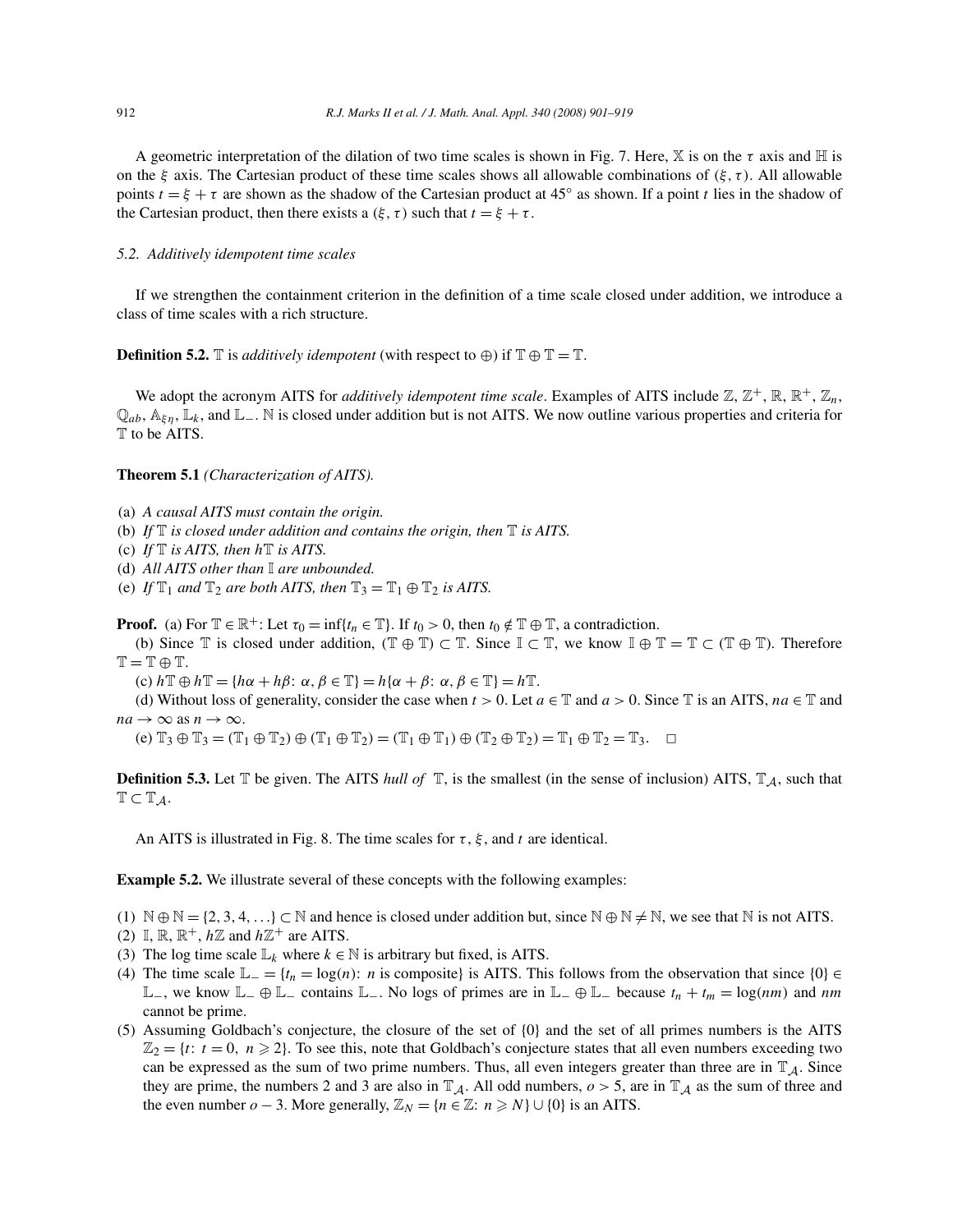

Fig. 8. Example of a discrete AITS. The time scales  $\mathbb{X} = \mathbb{D}$  and  $\mathbb{H} = \mathbb{D}$  on  $\tau$  and  $\xi$  are identical. The 45° lines through all rectangular grid of points on the  $(\xi, \tau)$  plane pass through points in D on both the  $\xi$  and  $\tau$  axes. The time scale D is thus an AITS. The points generated by the 45° lines form, on the t axis, the same time scale  $\mathbb{D} = \mathbb{D} \oplus \mathbb{D}$ .

(6) (Piecewise accelerating time scales.) Consider the causal AITS  $\mathbb{Z}_{10,5}^{+} = \{0, 10, 20, 30, 35, 40, 45, 50, ...\}$ . This time scale is 10 $\mathbb Z$  until  $t = 30$  and then becomes 5 $\mathbb Z$ . In general, let N be expressed as the product of M integers  $N = n_1 n_2 n_3 \cdots n_M$ . Then the following piecewise constant causal time scale is AITS:

$$
\mathbb{Z}_{n_1,n_2,...,n_M}^{+} = \begin{cases}\n\frac{N\mathbb{Z}^+}{n_1}\mathbb{Z}^+, & 0 \leq t < p_1, \\
\frac{N}{n_1n_2}\mathbb{Z}^+, & p_1 \leq t < p_2, \\
\frac{N}{n_1n_2}\mathbb{Z}^+, & p_2 \leq t < p_3, \\
\frac{N}{n_1n_2n_3}\mathbb{Z}^+, & p_3 \leq t < p_4, \\
\vdots & \vdots & \\
n_{M-1}n_M\mathbb{Z}^+, & p_{M-2} \leq t < p_{M-1}, \\
n_M\mathbb{Z}^+, & t \geq p_{M-1},\n\end{cases}
$$

where  $0 < p_1 < p_2 < \cdots < p_{M-1} < p_M$ . This relation extends to any AITS contained in  $\mathbb{R}^+$ . If  $\mathbb{T} \in \mathbb{R}^+$  is AITS, then

$$
\mathbb{T}_{n_1, n_2, \dots, n_M} = \begin{cases}\nN \mathbb{T}, & 0 \leq t < p_1, \\
\frac{N}{n_1} \mathbb{T}, & p_1 \leq t < p_2, \\
\frac{N}{n_1 n_2} \mathbb{T}, & p_2 \leq t < p_3, \\
\frac{N}{n_1 n_2 n_3} \mathbb{T}, & p_3 \leq t < p_4, \\
\vdots & \vdots & \\
n_{M-1} n_M \mathbb{T}, & p_{M-2} \leq t < p_{M-1}, \\
n_M \mathbb{T}, & p_{M-1} \leq t < p_M, \\
\mathbb{R}, & t \geq p_M,\n\end{cases}
$$

is also AITS. Note we have allowed the time scale to become R for  $t \geq p_M$ . This can be omitted by setting  $p_m = \infty$ .

(7) The AITS hull of {0, <sup>7</sup>, <sup>11</sup>} is

$$
\mathbb{A}_{7,11}=\{0,7,11,14,18,21,22,25,28,29,32,33,35,\ldots\}.
$$

More generally, the AITS hull of  $\mathbb{T} = \{0, \xi, \eta\}$  is  $\mathbb{T}_{\mathcal{A}} = \mathbb{A}_{\xi\eta}$ .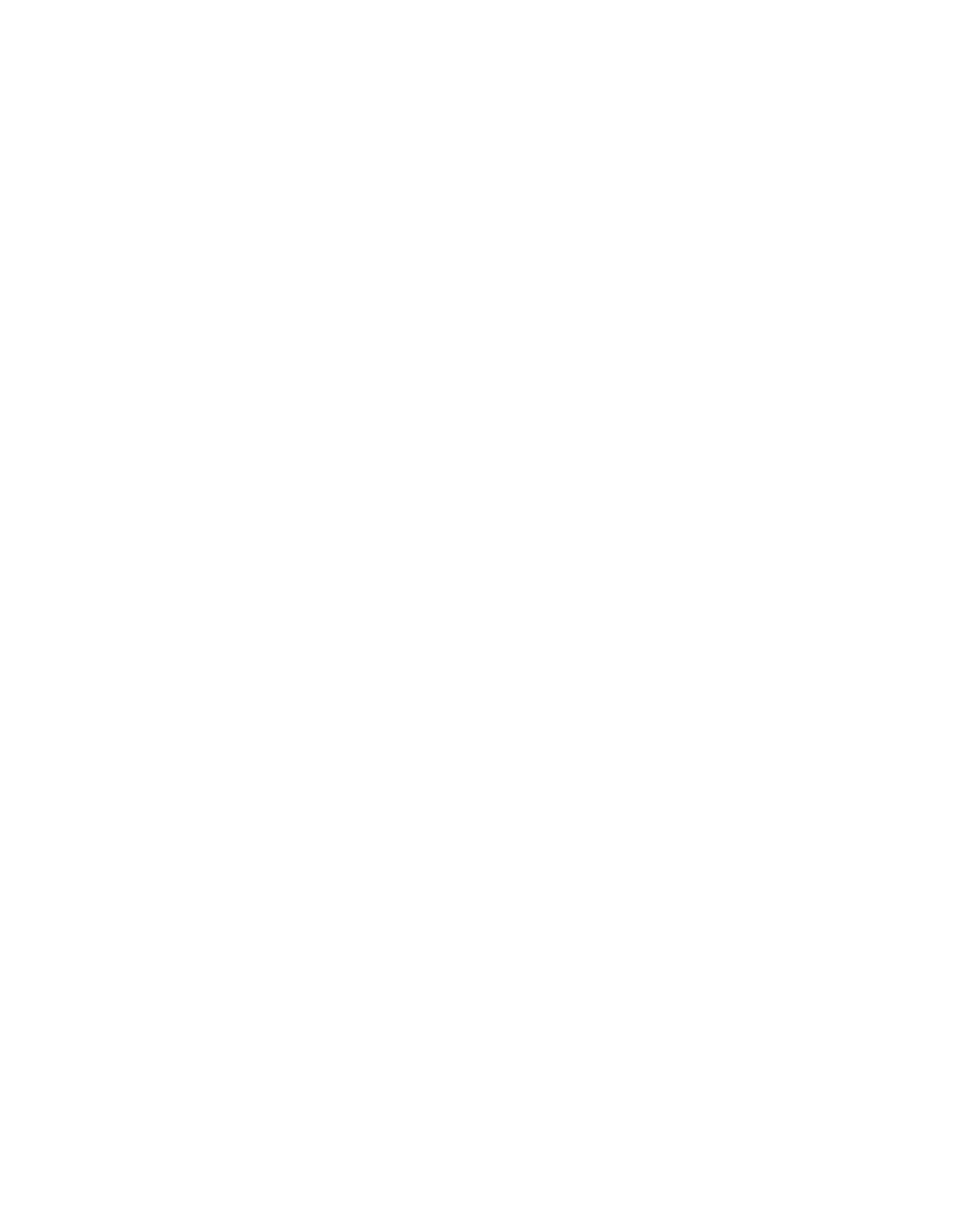Consider  $m = 33$ . Clearly,  $((33))_7 = 5$  and  $((33))_4 = 1$ . Since, from (5.3),  $((12))_7 = 5$  and  $((21))_4 = 1$ , we obtain  $12 + 21 = 33$ , the desired answer.

The time scale for this example is

 $K\mathbb{T}_{AITS} = \{0, 4, 7, 8, 11, 12, 14, 15, 16, 18, 19, 20, 21, 22, 23, 24, 25, 26, 27, 28, \ldots\}.$ 

The theorem states unit graininess will begin no later than  $t = LK = 28$ . It clearly begins earlier at  $t = 18$ .

**Theorem 5.3** *(Asymptotic graininess for rational time scales). The AITS hull of*  $\mathbb{T} = \{0, 1, \frac{L}{K}\}$  *where* L,  $K \in \mathbb{N}$  are *relatively prime and*  $L > K$  *achieves additively idempotent hull of*  $\mathbb{T}_{AITS}$  *with asymptotic graininess*  $\mu = \frac{1}{K}$ *. Furthermore, this graininess is achieved at or before the time*

$$
t_{\mu} = L + \frac{1}{L}(L - 1). \tag{5.4}
$$

**Proof.** Since  $\mathbb T$  is a scaled version of  $k\mathbb T$ , the theorem follows immediately from Theorem 5.1(c).  $\Box$ 

On the other hand, we can handle the nonrelatively prime case as follows.

**Lemma 5.1.** *If*  $\hat{K}$  *and*  $\hat{L}$  *are not relatively prime, then the AITS hull of*  $\{0, \hat{K}, \hat{L}\}$  *has an asymptotic graininess of*  $G$ *where* G is the greatest common factor of  $\hat{K}$  and  $\hat{L}$ *.* 

**Proof.** Since  $\{0, K, L\}$  has a hull with asymptotic graininess of one,  $\{0, \hat{K}, \hat{L}\} = G\{0, K, L\}$  has a hull with an asymptotic graininess of  $G$ .  $\square$ 

**Lemma 5.2.** *Let*  $\mathbb{T} = \{0, 1, x\}$  *where* x *is irrational. Then the asymptotic graininess of*  $\mathbb{T}_{AITS}$  *is zero.* 

**Proof.** As x is approximated more and more closely by the rational  $p/10q$  with p,  $10q$  relatively prime, then  $q \to \infty$ and  $\mu \to 0$  by the previous theorem. Moreover, the time that this is achieved is  $t_{\mu} = \infty$  by (5.4).  $\Box$ 

The previous lemmas yield the proof for the following result.

**Theorem 5.4** *(Asymptotic graininess of AITS hull). All time scales hulls of the points*  $\{0, a, b\}$  *where*  $0 < a < b$  *form a causal time scale with constant asymptotic graininess.*

## **6. Examples of discrete convolution on AITS**

Let  $\mathbb D$  be a discrete AITS,  $x : \mathbb D \to \mathbb R$ , and  $h : \mathbb D \to \mathbb R$ . Then y, the inverse Fourier transform of  $Y(u) = X(u)H(u)$ , also has time scale  $D$ . The time scale convolution in  $(4.2)$  becomes

$$
y^{\mu}(t_p) = \sum_{t_p - \tau_n \in \mathbb{D}} x^{\mu}(\tau_n) h^{\mu}(t_p - \tau_n), \quad t_p \in \mathbb{D},
$$
\n(6.1)

which we will write as

$$
y^{\mu}(t) = x^{\mu}(t) \stackrel{\mathbb{D}}{*} h^{\mu}(t). \tag{6.2}
$$

We now outline some examples of AITS convolution.

#### *6.1.* L<sup>1</sup> *convolution*

For  $\mathbb{L}_1$ , the time scale convolution in (6.1) is

$$
y^{\mu}(t_p) = \sum_{p/n \in \mathbb{N}} x^{\mu}(t_n) h^{\mu}(t_{p/n})
$$
\n(6.3)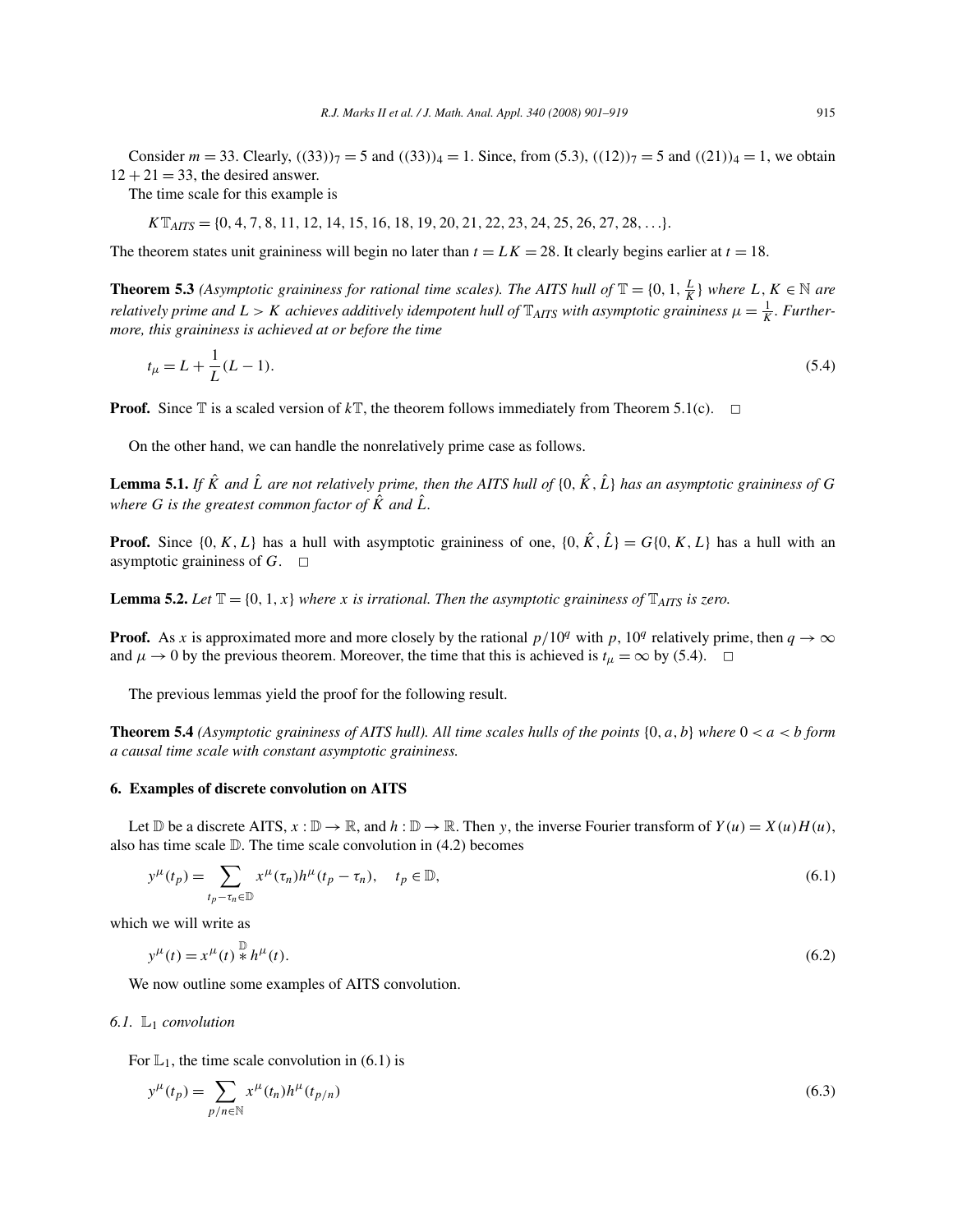

Fig. 9. The top left plot illustrates the time scale convolution on the time scale  $\mathbb{L}_1$  of  $x_1^{\mu}(t) = \cos((8\pi t) \Pi_{100}(t))$ , shown with the dashed line, with  $h_1^{\mu}(t) = \Pi_{10}(t)$  shown with the dotted line. Both functions are on the time scale  $\mathbb{L}_1$ . The result,  $y_1^{\mu}(t)$  is shown in the top left plot with the solid line. The convolution of the functions,  $y_1(t)$ , is shown in the top right hand plot. The bottom plots illustrates the convolution of  $x_2(t) = \cos((8\pi t) \Pi_{100}(t))$ with  $h_2(t) = \Pi_{10}(t)$ . Note that  $x_2(t) = x_1(t)/\mu(t)$  and  $h_2(t) = h_1(t)/\mu(t)$ . The bottom left plot shows  $x_2^{\mu}(t)$  with a dashed line,  $h_2^{\mu}(t)$  with a dashed line,  $h_2^{\mu}(t)$  with a dotted line, and  $y_2^{\mu}$  with a solid line. The bottom right plot is the of the same convolution, except  $x_2(t)$ ,  $h_2(t)$  and  $y_2(t)$  are plotted in lieu of  $x_2^{\mu}(t)$ ,  $h_2^{\mu}(t)$  and  $y_2^{\mu}(t)$ . Note that  $y_2(t) \neq y_1(t)/\mu(t)$ .

or, using the notation in (6.2),

$$
y^{\mu}(t) = x^{\mu}(t) \stackrel{\mathbb{L}_1}{*} h^{\mu}(t). \tag{6.4}
$$

For the following examples, we use  $log_{10}$  for  $\mathbb{L}_1$ .

Examples of the time scale convolution in (6.4) are shown in Figs. 9 and 10. The top row in Fig. 9 shows convolution corresponding to  $x_1^{\mu}(t) = \cos(8\pi t) \Pi_{100}(t)$  with  $h_1^{\mu}(t) = \Pi_{10}(t)$  on  $\mathbb{L}_1$ . The result is  $y_1^{\mu}(t)$ . The bottom row shows  $y_2(t)$ , the convolution when  $x_2(t) = \cos(\frac{8\pi t}{\Pi_{100}(t)})$  and  $h_2(t) = \Pi_{10}(t)$ 

The top row in Fig. 10 is convolution corresponding to  $x_1^{\mu}(t) = h_1^{\mu}(t) = \Pi_6(t)$  on  $\mathbb{L}_1$ . The result is  $y_1^{\mu}(t)$ . The bottom row shows  $y_2(t)$ , the convolution when  $x_2(t) = h_2(t) = \Pi_6(t)$ .

#### *6.2. Transforms on a random variable*

The time scale  $\mathbb{L}_1$  can be used in evaluating the probability mass function of the product of two statistical independent discrete random variables. Let  $X$  and  $H$  be independent discrete random variables of the lattice type [13]. Let all of the probability mass lie on integers on  $\{1, 2, ...\}$ . Let  $Y = XH$  so that  $\log Y = \log X + \log H$ . If the probability mass function for X is  $p_n$  at  $n = \{1, 2, 3, ...\}$ , then the corresponding probability mass function for the random variable X is

$$
p_X(t) = \sum_{n=1}^{\infty} p_n \delta[t - n].
$$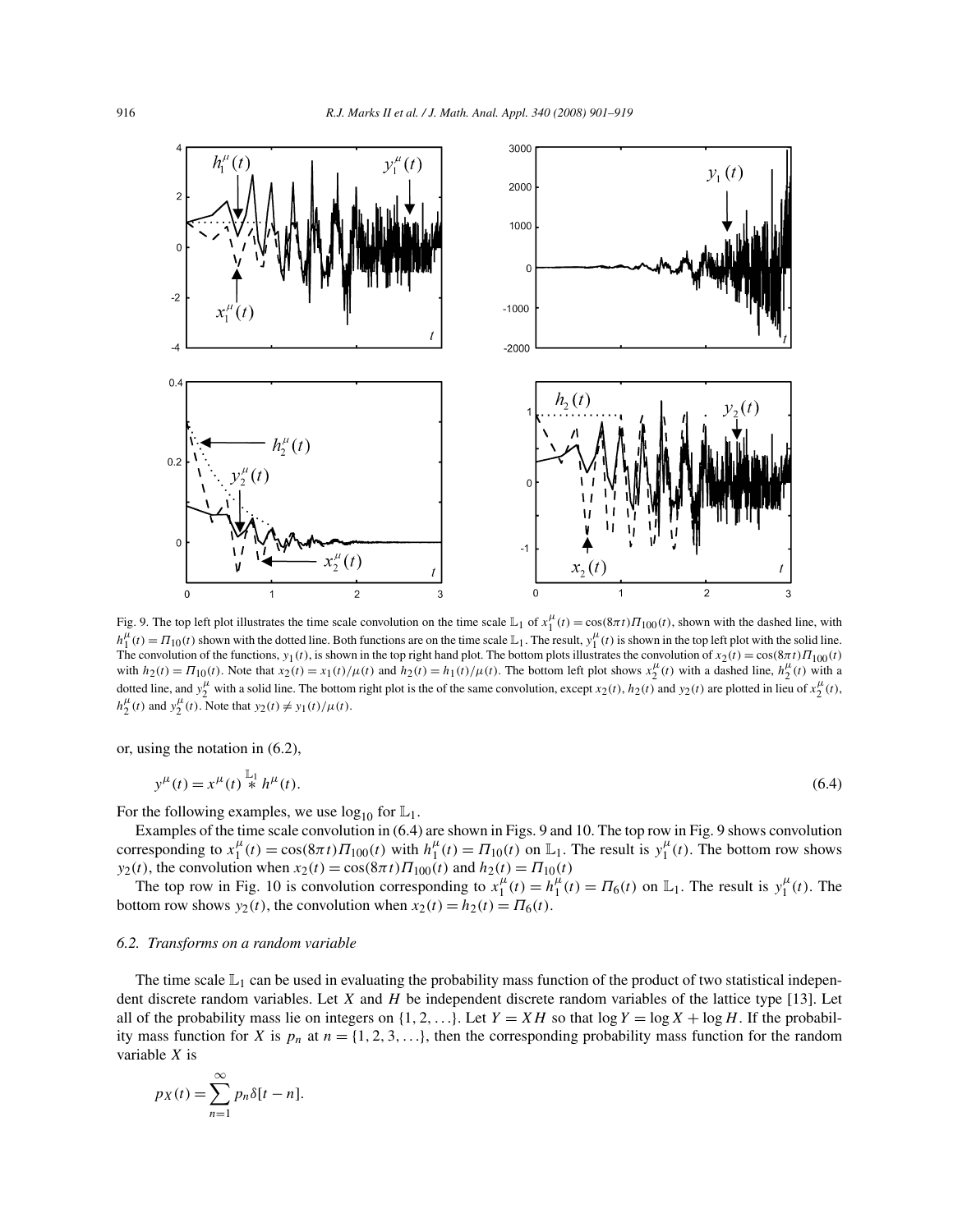

Fig. 10. The top left plot illustrates the  $\mathbb{L}_1$  time scale convolution of  $x_1^{\mu}(t) = \Pi_6(t)$  with  $h_1^{\mu}(t) = x_1^{\mu}(t)$  shown with the broken line. The result of the time scale convolution,  $y_1^{\mu}(t)$ , is plotted with a solid line. It is also plotted in Fig. 11. The top plots are of  $x_1(t) = x_1^{\mu}(t)/\mu(t)$ ,  $h_1(t) = x_1(t)$  and  $y_1(t) = y_1^{\mu}(t)/\mu(t)$ . The two bottom plots are of  $x_2(t) = \Pi_6(t)$ ,  $h_2(t) = x_2(t)$  and their time scale convolution,  $y_2(t)$ . Note that  $x_2(t) = x_1(t)/\mu(t)$ and  $h_2(t) = h_1(t)/\mu(t)$ . The result of the convolution is  $y_2(t) \neq y_1(t)/\mu(t)$ . The bottom plots are the component functions with the subscripts and the right without.

The probability mass function for  $log X$  is then

$$
x^{\mu}(t) = \sum_{n=1}^{\infty} x_n^{\mu} \delta[t - \log n], \quad x_n^{\mu} = p_n.
$$

The probability mass function,  $h^{\mu}(t)$  on  $\mathbb{L}_1$ , is similarly defined. Since log X is independent of log H, the probability mass function,  $y^{\mu}(t)$ , of their sum, log Y, is given by the time scale convolution on  $\mathbb{L}_1$  of  $x^{\mu}(t)$  with  $h^{\mu}(t)$ :

$$
y^{\mu}(t) = x^{\mu}(t) \stackrel{\mathbb{L}_1}{*} h^{\mu}(t) = \sum_{n=1}^{\infty} y_n^{\mu} \delta[t - \log n], \quad \text{where } y_n^{\mu} = \sum_{p/n \in \mathbb{N}} x_n^{\mu} h_{p/n}^{\mu}.
$$
 (6.5)

The probability mass function for  $Y$  is then

$$
p_Y(t) = \sum_{n=1}^{\infty} y_n^{\mu} \delta[t - n].
$$
\n(6.6)

**Example 6.1.** Two fair die are rolled. The random variable assigned to a showing of n dots on a die is  $log(n)$ . The probability mass function for one die is one sixth for points  $1 \le n \le 6$  on the AITS corresponding to  $log_{10}(n)$ . Thus,  $x^{\mu}(t) = h^{\mu}(t) = \frac{1}{6}\Pi_6(t)$ . The sum of the logs of the two dice,  $y^{\mu}(t)$ , is given by the time scale convolution of  $x^{\mu}(t)$ and  $h^{\mu}(t)$  and is shown in the top left corner in Fig. 10. The corresponding probability mass function,  $p_Y(t)$ , is shown in Fig. 11. The mass at  $n = 12$  has four realizations,  $\{(3, 4), (4, 3), (2, 6), (6, 2)\}$ , and therefore has four times the mass at  $n = 25$  which only has one realization: {(5, 5)}.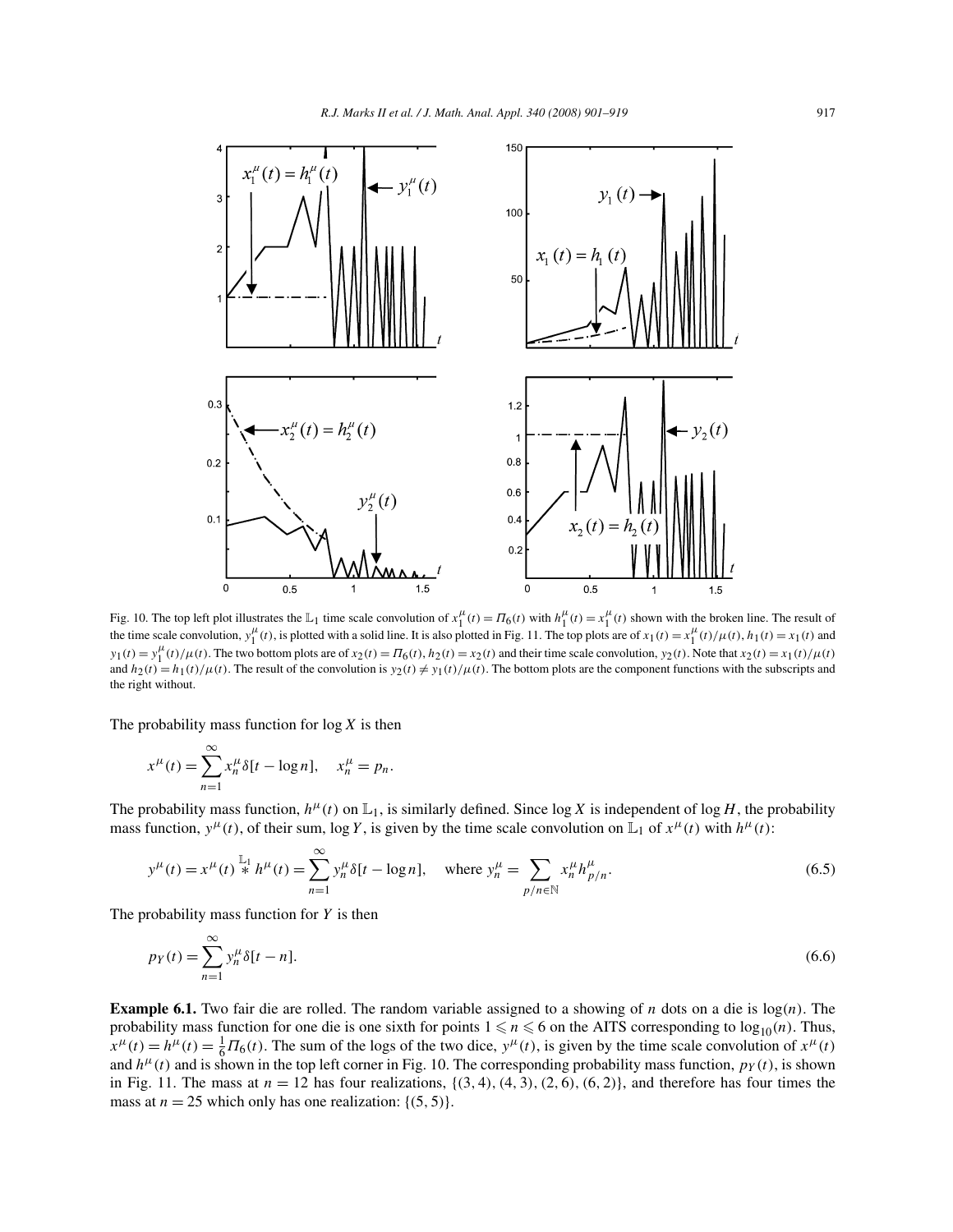

Fig. 11. (Left) An  $\mathbb{L}_1$  time scale convolution result,  $y^{\mu}(t)$ , in (6.5) using  $x^{\mu}(t) = h^{\mu}(t) = \frac{1}{6} \Pi_6(t)$ . (Right) The probability mass function,  $p_Y(t)$ , in (6.6) corresponding to the time scale convolution illustrated in (a). The probability mass is the product of the values showing on the two dice.

#### *6.3. Mellin convolution*

The *Mellin convolution* of discrete sequences  $x[n]$  and  $h[n]$  is defined by

$$
y[n] := \sum_{(k \in \mathbb{N}) \cap (\frac{n}{k} \in \mathbb{N})} x[n]h\left[\frac{n}{k}\right].
$$

For the discrete Mellin transform [12],

$$
Y_M(\omega) = \sum_{n=1}^{\infty} y[n]n^{\omega},
$$

it is straightforward to show that

$$
Y_M(\omega) = X_M(-\omega)H_M(\omega).
$$

Mellin convolution is performed when using the AITS  $\mathbb{L}_1$ . Since  $t_p = \log(n)$ , the discrete time convolution in (6.1) becomes

$$
y^{\mu}(\log(p)) = \sum_{(\log(p) - \log(n) \in \mathbb{L}_1) \cap (\log(n) \in \mathbb{L}_1)} x^{\mu}(\log(n))h^{\mu}(\log(p) - \log(n))
$$
  
= 
$$
\sum_{(\frac{p}{n} \in \mathbb{N}) \cap (n \in \mathbb{N})} x^{\mu}(\log(n))h^{\mu}(\log(\frac{p}{n})).
$$

This is a Mellin convolution for  $y[p] = y^{\mu}(t_p)$ ,  $x[n] = x^{\mu}(t_n)$ , and  $h[m] = h^{\mu}(m)$  where  $t_q = \tau_q = \xi_q = \log(q)$ .

## **7. Conclusions**

In this paper, we developed several tools from Fourier analysis tools in the context of time scales: a generalized Fourier transform, and inversion result, and a convolution for signals on two (possibly distinct) time scales. This brand of convolution leads to several natural classes of time scales which arise in this setting: dilated, closed under addition, and additively idempotent. Finally, we explore a range of problems that can be approached advantageously from this vantage point, e.g. discrete convolution and transformations of a random variable.

## **References**

[1] R. Agarwal, M. Bohner, D. O'Regan, A. Peterson, Dynamic equations on time scales: A survey, J. Comput. Appl. Math. 141 (2002) 1–26.